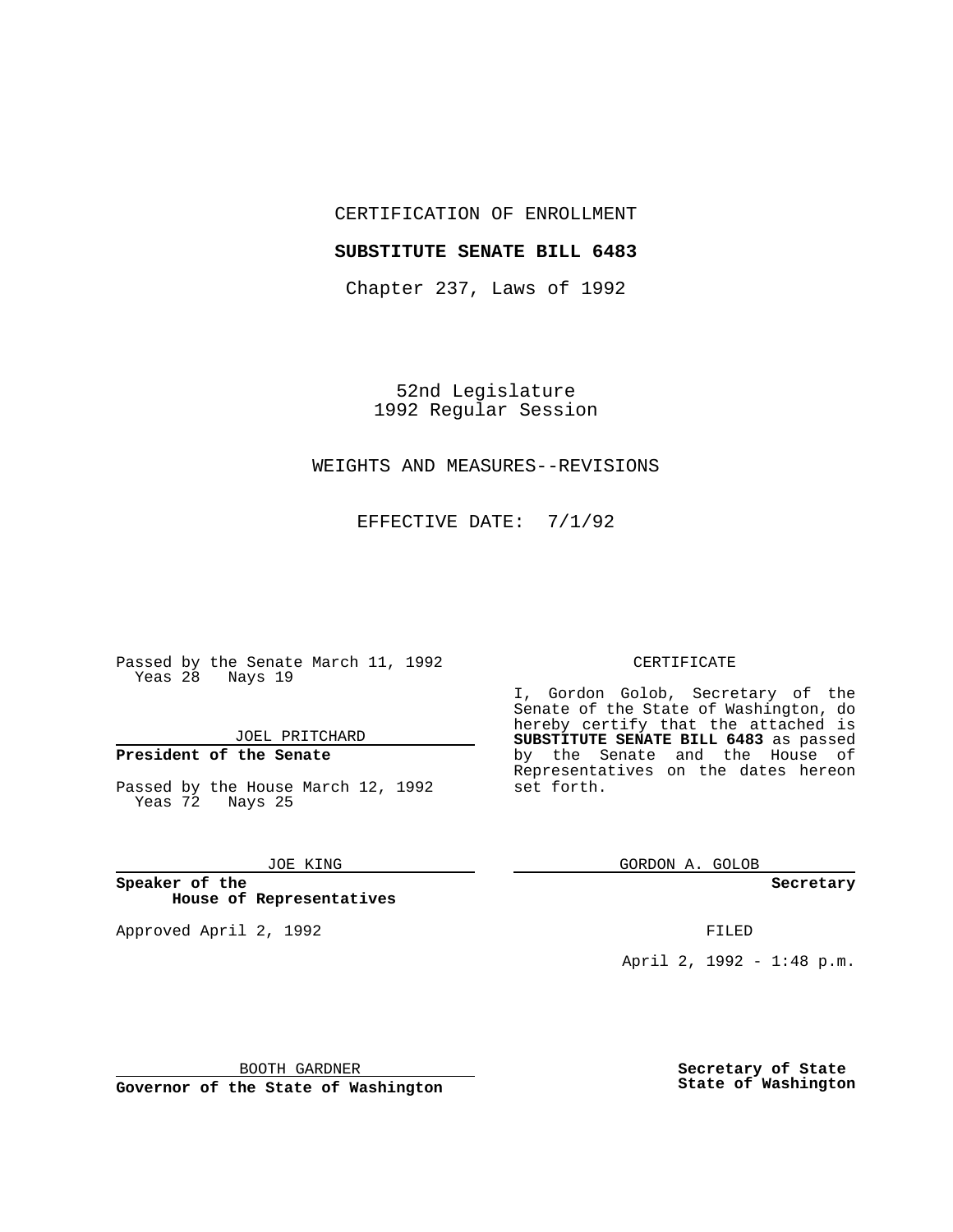# **SUBSTITUTE SENATE BILL 6483** \_\_\_\_\_\_\_\_\_\_\_\_\_\_\_\_\_\_\_\_\_\_\_\_\_\_\_\_\_\_\_\_\_\_\_\_\_\_\_\_\_\_\_\_\_\_\_

\_\_\_\_\_\_\_\_\_\_\_\_\_\_\_\_\_\_\_\_\_\_\_\_\_\_\_\_\_\_\_\_\_\_\_\_\_\_\_\_\_\_\_\_\_\_\_

Passed Legislature - 1992 Regular Session

# **State of Washington 52nd Legislature 1992 Regular Session**

**By** Senate Committee on Ways & Means (originally sponsored by Senators Matson, Murray and Bluechel)

Read first time 03/06/92.

 AN ACT Relating to weights and measures; amending RCW 19.94.010, 19.94.150, 19.94.160, 19.94.190, 19.94.220, 19.94.230, 19.94.240, 19.94.250, 19.94.330, 19.94.260, 19.94.280, 19.94.310, 19.94.320, 19.94.340, 19.94.350, 19.94.370, 19.94.440, 19.94.450, 19.94.460, 19.94.480, 19.94.490, 19.94.500, 19.94.505, 19.94.510, and 19.94.530; adding new sections to chapter 19.94 RCW; creating a new section; recodifying RCW 19.94.330; repealing RCW 19.94.020, 19.94.030, 19.94.040, 19.94.050, 19.94.060, 19.94.070, 19.94.080, 19.94.090, 19.94.100, 19.94.110, 19.94.120, 19.94.130, 19.94.140, 19.94.170, 19.94.180, 19.94.200, 19.94.210, 19.94.215, 19.94.270, 19.94.290, 19.94.300, and 19.94.380; prescribing penalties; and providing an effective date.

BE IT ENACTED BY THE LEGISLATURE OF THE STATE OF WASHINGTON:

NEW SECTION. **Sec. 1.** The legislature finds: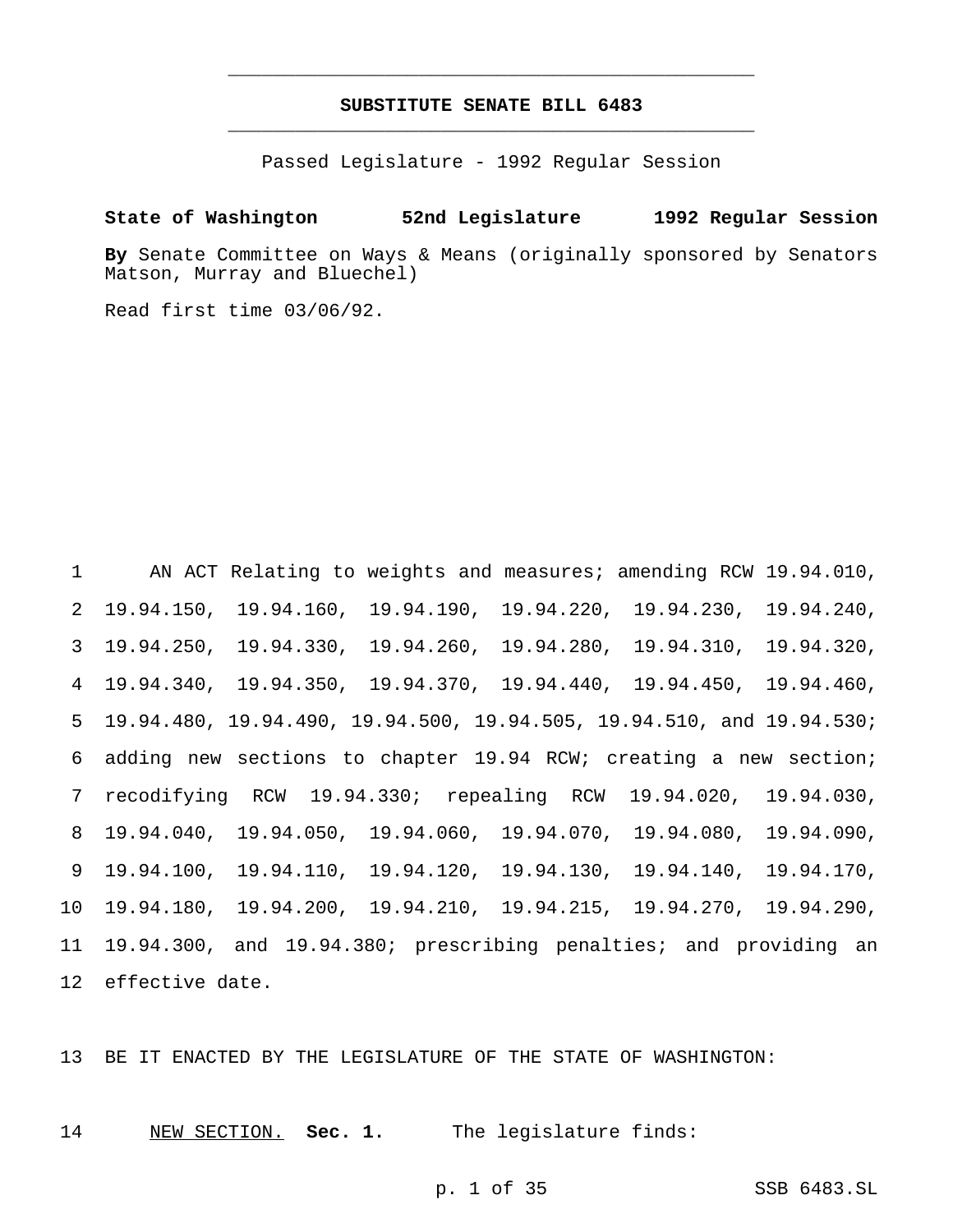(1) The accuracy of weighing and measuring instruments and devices used in commerce in the state of Washington affects every consumer throughout the state and is of vital importance to the public interest. (2) Fair weights and measures are equally important to business and the consumer.

 (3) A continuing study of this state's weights and measures program is necessary to ensure that the program provides proper enforcement and oversight to safeguard consumers, business, and interstate commerce. (4) This chapter safeguards the consuming public and ensures that businesses receive proper compensation for the commodities they

deliver.

 NEW SECTION. **Sec. 2.** Until such time as the study in section 38 of this act is completed, it is the intent of the legislature that consumer protection activities of the department of agriculture weights and measures program be funded by the general fund and that device inspection related activities be funded on a fee-for-service basis.

 **Sec. 3.** RCW 19.94.010 and 1969 c 67 s 1 are each amended to read as follows:

19 ((Terms used in this chapter shall have the meaning given to them 20 in RCW 19.94.020 through 19.94.130 unless where used the context shall 21 clearly indicate to the contrary.)) (1) Unless the context clearly 22 requires otherwise, the definitions in this section apply throughout 23 this chapter and to any rules adopted pursuant to this chapter.

24 (a) "City" means a first class city with a population of over fifty 25 thousand persons.

 (b) "City sealer" means the person duly authorized by a city to enforce and administer the weights and measures program within such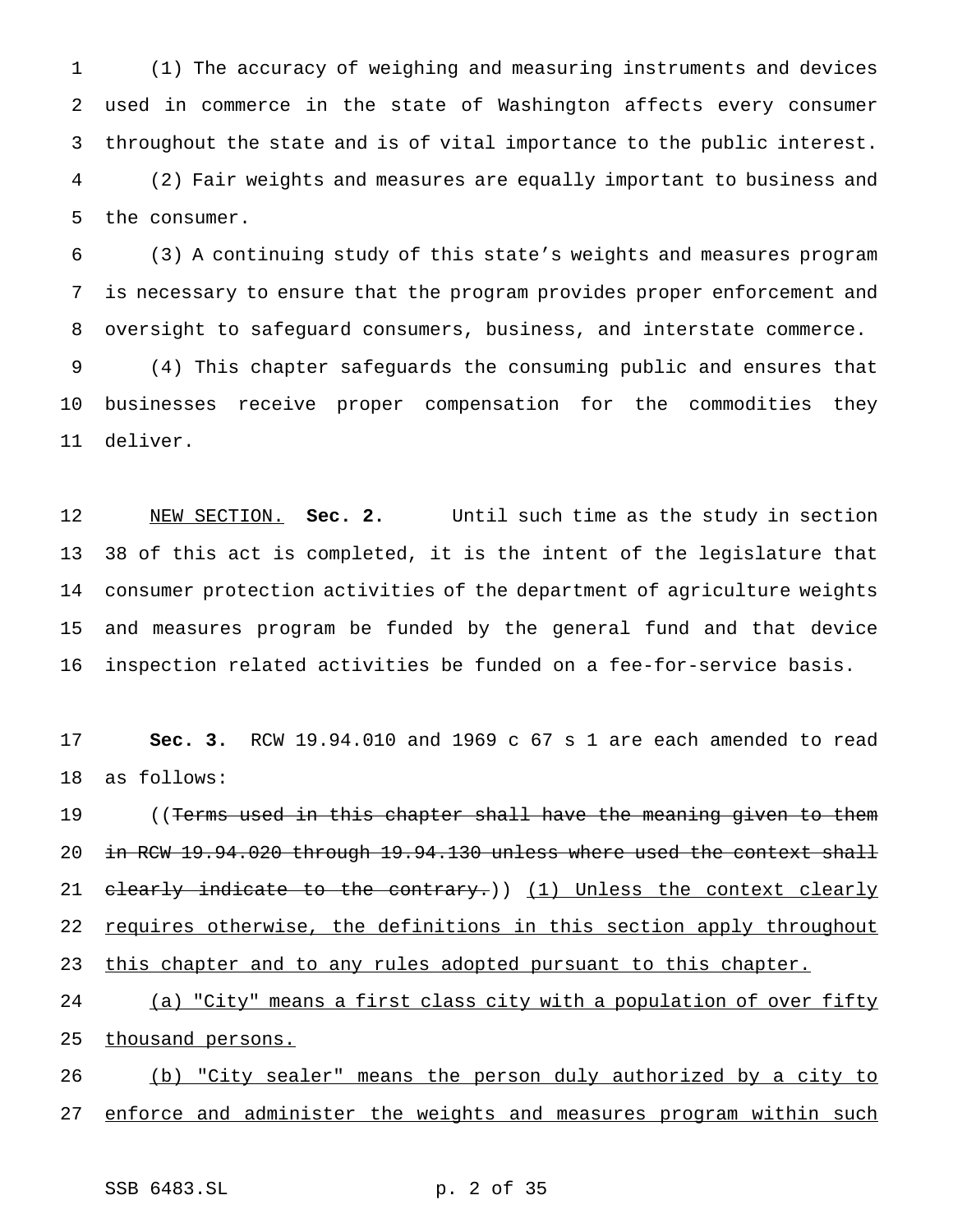city and any duly appointed deputy sealer acting under the instructions 2 and at the direction of the city sealer.

 (c) "Commodity in package form" means a commodity put up or packaged in any manner in advance of sale in units suitable for either wholesale or retail sale, exclusive, however, of an auxiliary shipping container enclosing packages that individually conform to the requirements of this chapter. An individual item or lot of any commodity not in packaged form, but on which there is marked a selling price based on established price per unit of weight or of measure, shall be construed to be a commodity in package form.

 (d) "Consumer package" or "package of consumer commodity" means a 12 commodity in package form that is customarily produced or distributed for sale through retail sales agencies or instrumentalities for 14 consumption by persons, or used by persons for the purpose of personal 15 care or in the performance of services ordinarily rendered in or about a household or in connection with personal possessions.

 (e) "Cord" means the measurement of wood intended for fuel or pulp purposes that is contained in a space of one hundred twenty-eight cubic 19 feet, when the wood is ranked and well stowed.

20 (f) "Department" means the department of agriculture of the state of Washington.

 (g) "Director" means the director of the department or duly authorized representative acting under the instructions and at the direction of the director.

 (h) "Fish" means any waterbreathing animal, including shellfish, such as, but not limited to, lobster, clam, crab, or other mollusca that is prepared, processed, sold, or intended for sale.

28 (i) "Net weight" means the weight of a commodity excluding any materials, substances, or items not considered to be part of such commodity. Materials, substances, or items not considered to be part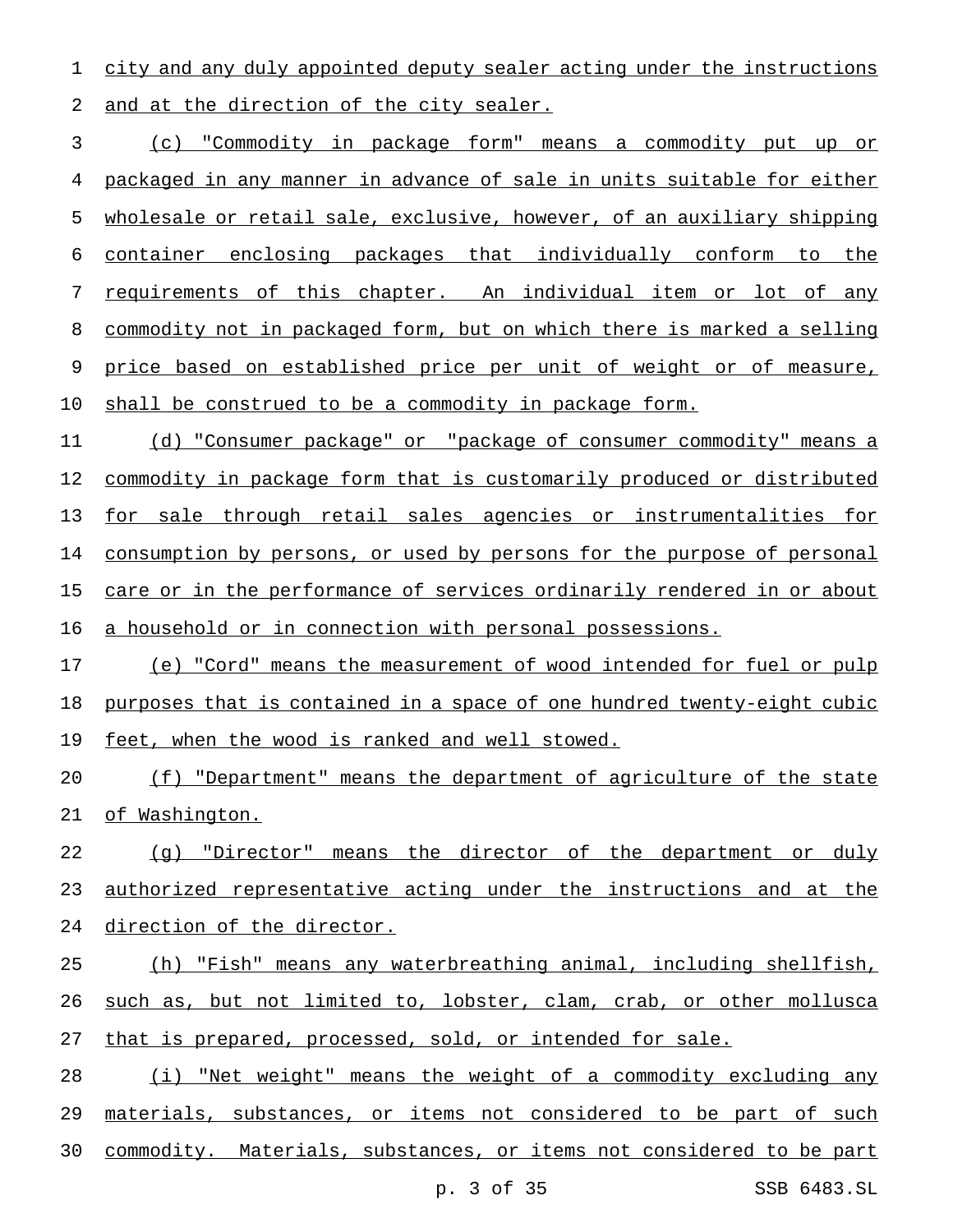of a commodity shall include, but are not limited to, containers, conveyances, bags, wrappers, packaging materials, labels, individual piece coverings, decorative accompaniments, and coupons.

 (j) "Nonconsumer package" or "package of nonconsumer commodity" means a commodity in package form other than a consumer package and particularly a package designed solely for industrial or institutional use or for wholesale distribution only.

 (k) "Meat" means and shall include all animal flesh, carcasses, or parts of animals, and shall also include fish, shellfish, game, 10 poultry, and meat food products of every kind and character, whether fresh, frozen, cooked, cured, or processed.

 (l) "Official seal of approval" means the uniform seal or certificate issued by the director or city sealer which indicates that 14 a weights and measures standard or a weighing or measuring instrument 15 or device conforms with the specifications, tolerances, and other technical requirements adopted in section 10 of this act.

 (m) "Person" means any individual, receiver, administrator, 18 executor, assignee, trustee in bankruptcy, trust, estate, firm, copartnership, joint venture, club, company, business trust, corporation, association, society, or any group of individuals acting 21 as a unit, whether mutual, cooperative, fraternal, nonprofit, or otherwise.

 (n) "Poultry" means all fowl, domestic or wild, that is prepared, processed, sold, or intended or offered for sale.

 (o) "Service agent" means a person who for hire, award, commission, or any other payment of any kind, installs, inspects, checks, adjusts, repairs, reconditions, or systematically standardizes the graduations

28 of a weighing or measuring instrument or device.

(p) "Ton" means a unit of two thousand pounds avoirdupois weight.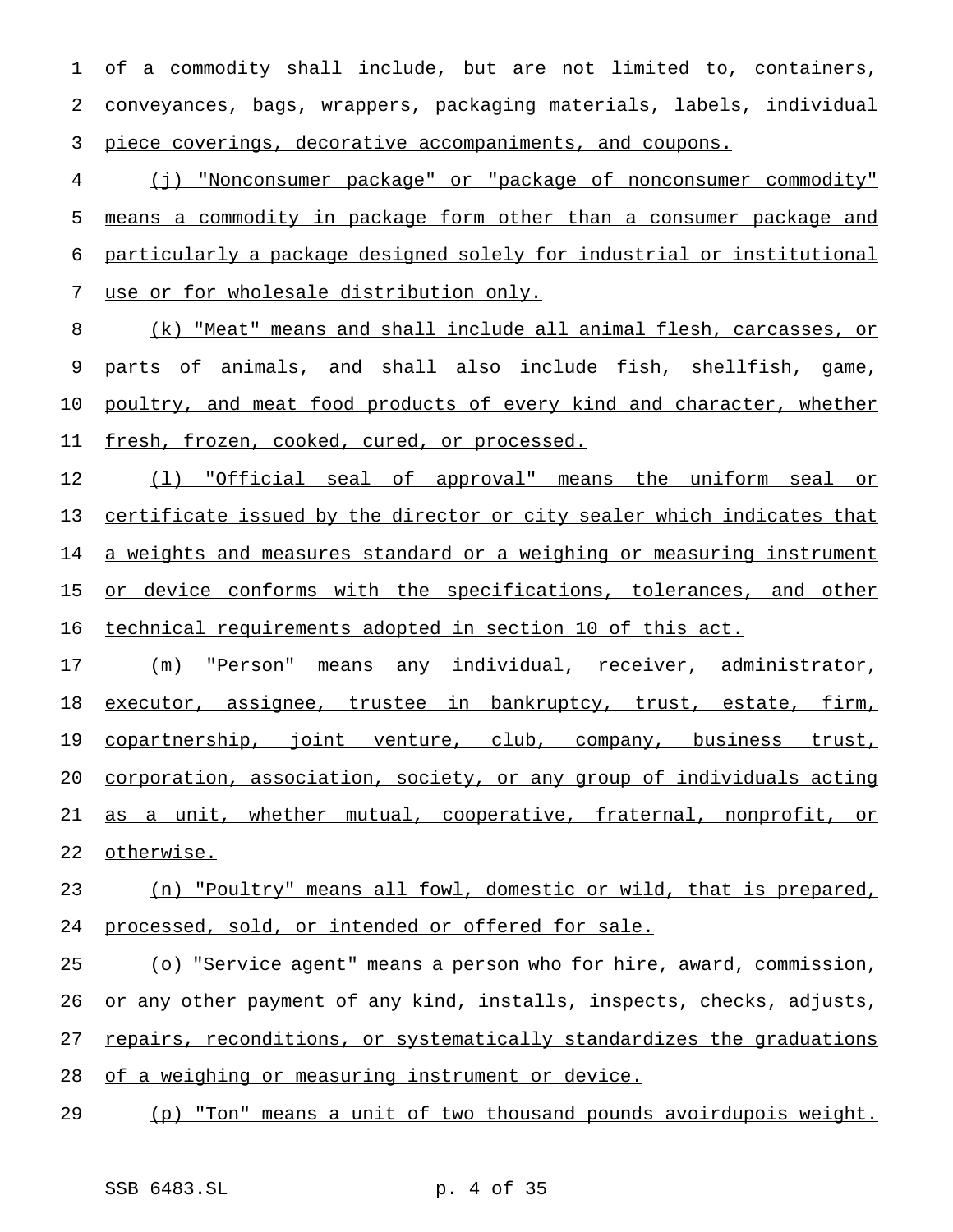(q) "Weighing or measuring instrument or device" means any 2 equipment or apparatus used commercially to establish the size, quantity, capacity, count, extent, area, heaviness, or measurement of quantities, things, produce, or articles for distribution or consumption, that are purchased, offered or submitted for sale, hire, or award on the basis of weight, measure or count, including any accessory attached to or used in connection with a weighing or measuring instrument or device when such accessory is so designed or 9 installed that its operation affects, or may effect, the accuracy or indication of the device. This definition shall be strictly limited to those weighing or measuring instruments or devices governed by Handbook 44 as adopted under section 10 of this act.

(r) "Weight" means net weight as defined in this section.

 (s) "Weights and measures" means the recognized standards or units 15 of measure used to indicate the size, quantity, capacity, count, extent, area, heaviness, or measurement of any consumable commodity.

17 (t) "Weights and measures standard" means any object used by the 18 director, a city sealer, or a service agent that under specified conditions defines or represents a recognized weight or measure during the inspection, adjustment, testing, or systematic standardization of the graduations of any weighing or measuring instrument or device.

 (2) The director shall prescribe by rule other definitions as may 23 be necessary for the implementation of this chapter.

 **Sec. 4.** RCW 19.94.150 and 1991 sp.s. c 23 s 4 are each amended to read as follows:

 The system of weights and measures in customary use in the United States and the metric system of weights and measures are jointly recognized, and either one or both of these systems shall be used for all commercial purposes in this state. The definitions of basic units

p. 5 of 35 SSB 6483.SL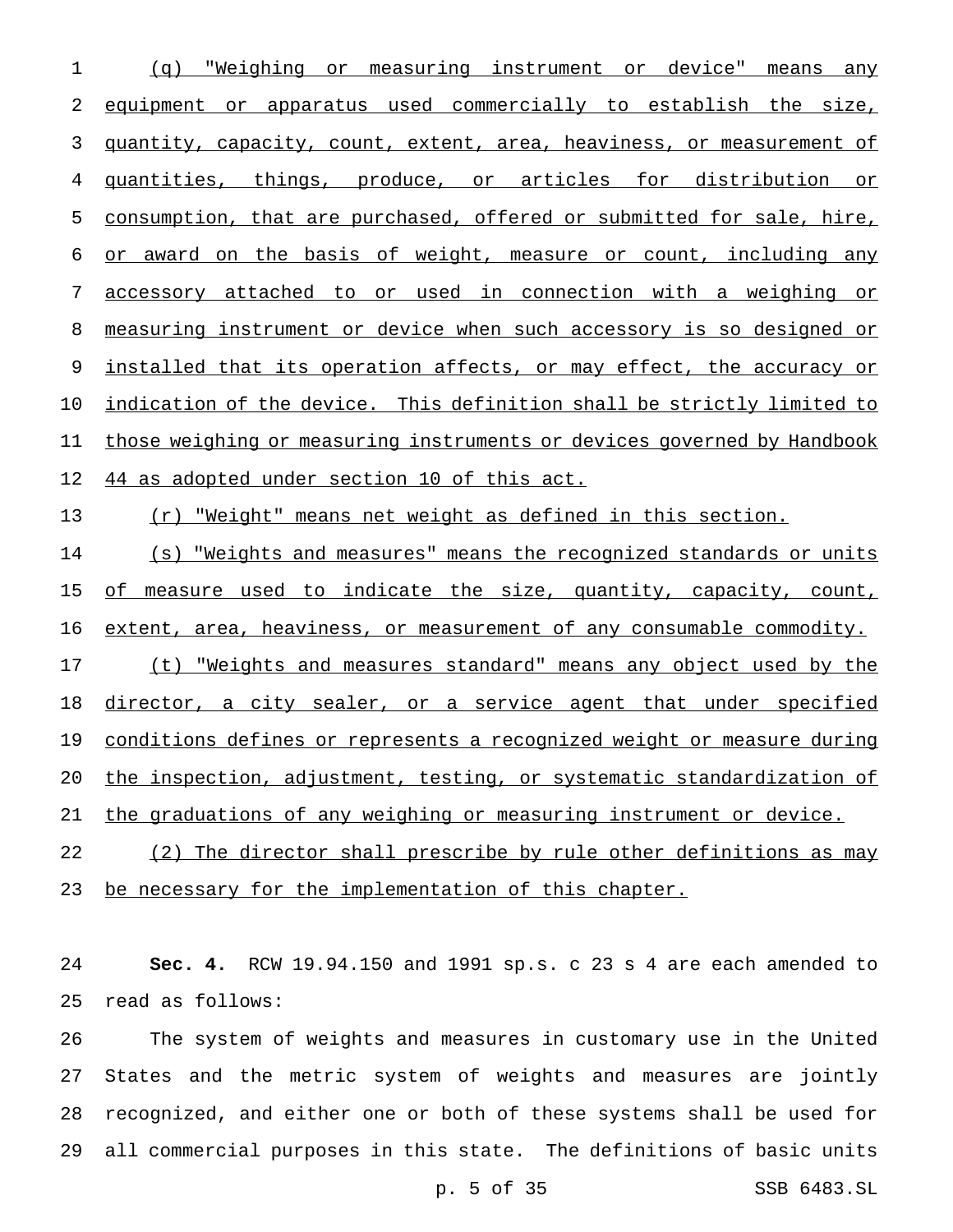of weight and measure and weights and measures equivalents, as 2 published by the national institute of standards and technology or any successor organization, are recognized and shall govern weighing 4 ((and)) <u>or</u> measuring ((equipment and transactions in the)) instruments or devices used in commercial activities and other transactions involving weights and measures within this state.

7 **Sec. 5.** RCW 19.94.160 and 1991 sp.s. c 23 s 5 are each amended to 8 read as follows:

9 Weights and measures standards that are in conformity with the 10 standards of the United States as have been supplied to the state by 11 the federal government or otherwise obtained by the state for use as 12 state weights and measures standards, shall, when the same shall have 13 been certified as such by the national institute of standards and 14 technology or any successor organization, be the state standards of 15 weight and measure. The state weights and measures standards shall be 16 kept in a place designated by the director and shall not be removed 17 from ((the said)) such designated place except for repairs or for 18 certification((: PROVIDED, That they)). These state weights and 19 measures standards shall be submitted at least once ((in)) every ten 20 years to the national institute of standards and technology or any 21 successor organization for certification.

 NEW SECTION. **Sec. 6.** (1) Unless otherwise provided by the department, all weighing or measuring instruments or devices used for commercial purposes within this state shall be inspected and tested for accuracy by the director or city sealer at least once every two years and, if found to be correct, the director or city sealer shall issue an official seal of approval for each such instrument or device.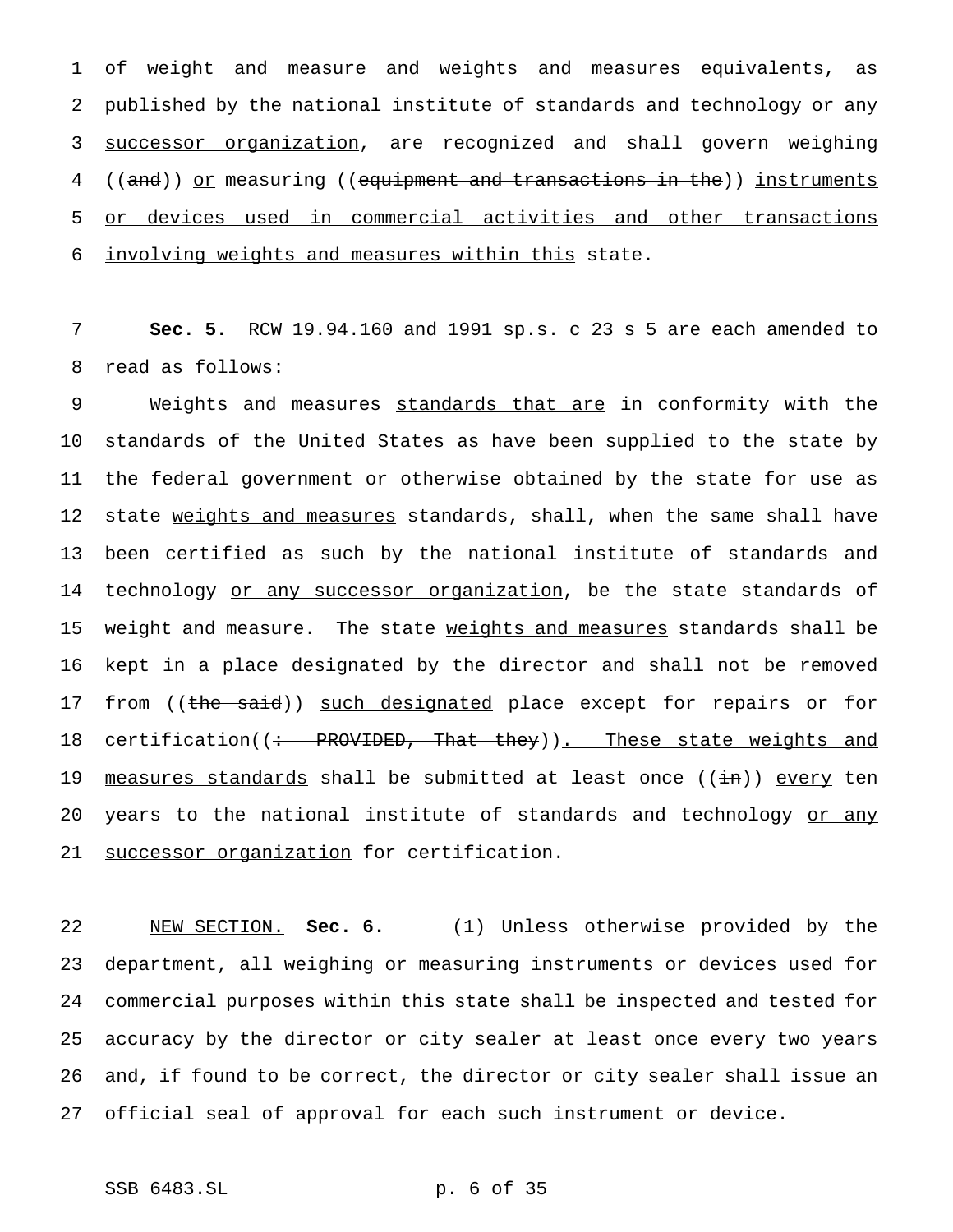(2) Beginning fiscal year 1993, the schedule of inspection and testing shall be staggered so as one-half of the weighing or measuring instruments or devices under the jurisdiction of the inspecting and testing authority are approved in odd fiscal years and the remaining one-half are inspected and tested in even fiscal years.

 (3) The department may provide, as needed, uniform, official seals of approval to city sealers for the purposes expressed in this section.

 NEW SECTION. **Sec. 7.** (1) The department shall establish reasonable, biennial inspection and testing fees for each type or class of weighing or measuring instrument or device required to be inspected and tested under this chapter. These inspection and testing fees shall be equitably prorated within each such type or class and shall be limited to those amounts necessary for the department to cover, to the extent possible, the direct costs associated with the inspection and testing of each type or class of weighing or measuring instrument or device.

 (2) Prior to the establishment and each amendment of the fees authorized under this chapter, a weights and measures fee task force shall be convened under the direction of the department. The task force shall be composed of a representative from the department who shall serve as chair and one representative from each of the following: City sealers, service agents, service stations, grocery stores, retailers, food processors/dealers, oil heat dealers, the agricultural community, and liquid propane dealers. The task force shall recommend the appropriate level of fees to be assessed by the department pursuant to subsection (1) of this section, based upon the level necessary to cover the direct costs of administering and enforcing the provisions of this chapter and to the extent possible be consistent with fees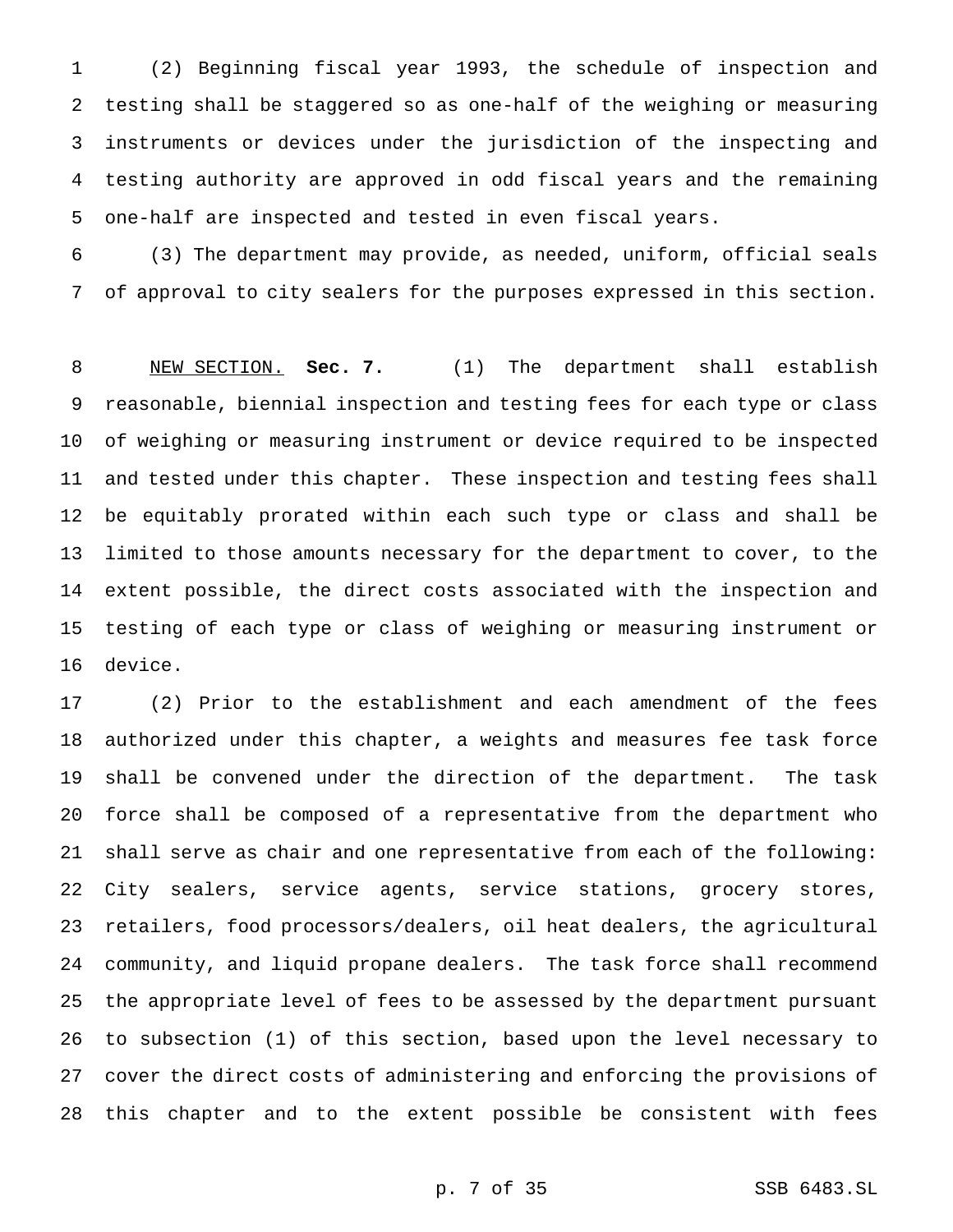reasonably and customarily charged in the private sector for similar services.

 (3) The fees authorized under this chapter may be billed only after the director or a city sealer has issued an official seal of approval for a weighing or measuring instrument or device or a weight or measure standard.

 (4) All fees shall become due and payable thirty days after billing by the department or a city sealer. A late penalty of one and one-half percent per month may be assessed on the unpaid balance more than thirty days in arrears.

 (5) Fees upon weighing or measuring instruments or devices within the jurisdiction of the city that are collected under this section by city sealers shall be deposited into the general fund, or other account, of the city as directed by the governing body of the city. On the thirtieth day of each month, city sealers shall, pursuant to procedures established and upon forms provided by the director, remit to the department for administrative costs ten percent of the total fees collected.

 (6) With the exception of subsection (7) of this section, no person shall be required to pay more than the established inspection and testing fee adopted under section 7 of this act for any weighing or measuring instrument or device in any two-year period when the same has been found to be correct.

 (7) Whenever a special request is made by the owner for the inspection and testing of a weighing or measuring instrument or device, the fee prescribed by the director for such a weighing or measuring instrument or device shall be paid by the owner.

 NEW SECTION. **Sec. 8.** All moneys collected under this chapter shall be placed in the weights and measures account hereby established SSB 6483.SL p. 8 of 35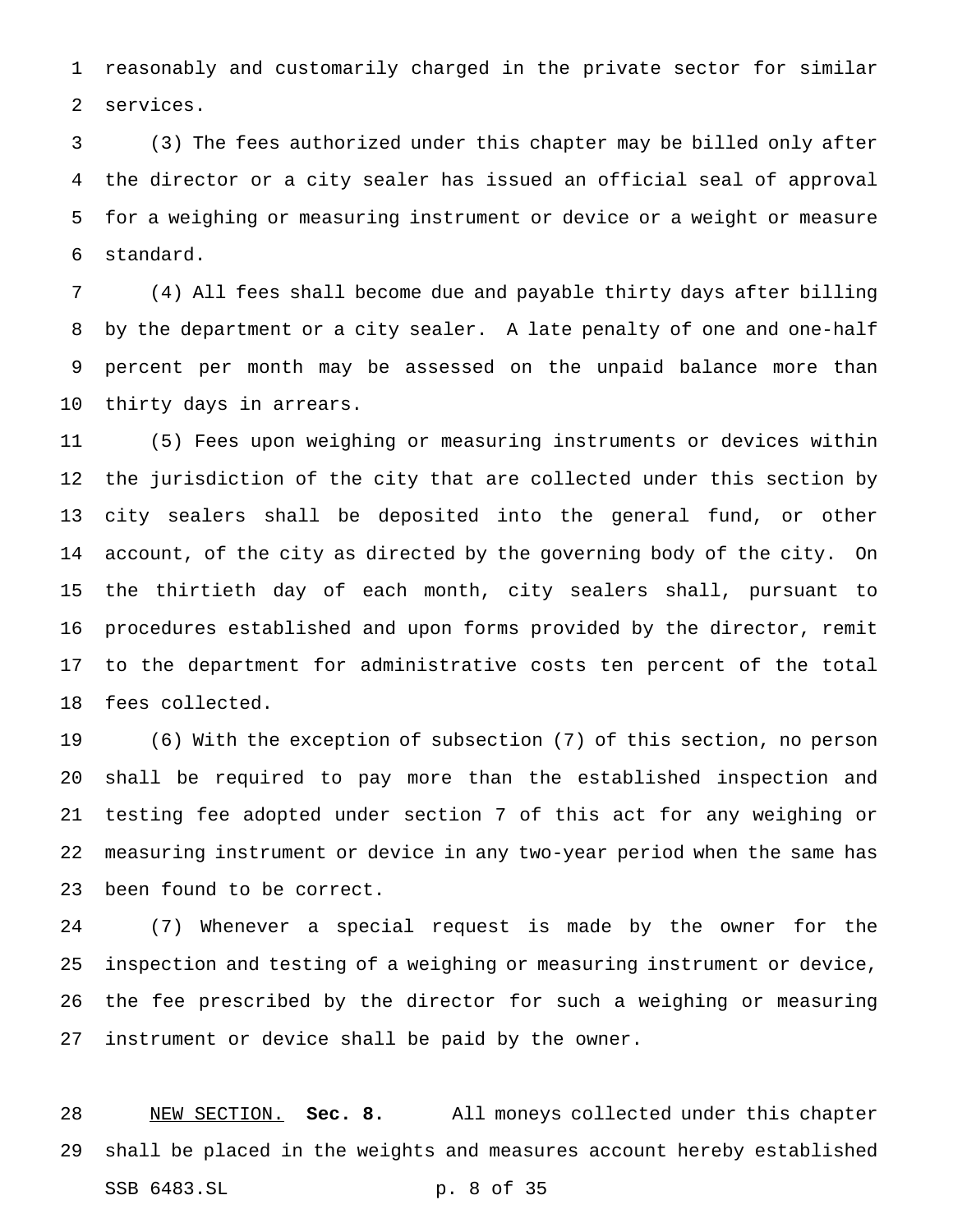in the state treasury. Moneys deposited in this account may be spent only following appropriation by law and shall be used solely for the purposes of weighing or measuring instrument or device inspection and 4 testing.

5 **Sec. 9.** RCW 19.94.190 and 1991 sp.s. c 23 s 6 are each amended to 6 read as follows:

7 (1) The director and duly appointed city sealers shall enforce the 8 provisions of this chapter ((and)). The director shall adopt rules for 9 enforcing and carrying out the purposes of this chapter((<del>. Such rules</del> 10 shall have the effect of law and may include (1))) including but not 11 <del>limited to the following:</del>

12 (a) Establishing state standards of ((net)) weight, measure, or 13 count, and reasonable standards of fill for any commodity in package 14  $form(( - (2)) )$ 

15 (b) The ((governing)) establishment of technical and reporting 16 procedures to be followed, ((and the)) any necessary report and record 17 forms, and marks of rejection to be used by the director and city 18 sealers in the discharge of their official duties( $(\frac{1}{1} + \frac{1}{3})$ ) as required 19 by this chapter;

20 (c) The ((governing)) establishment of technical test procedures, 21 reporting procedures, and any necessary record and reporting forms to 22 be used by ((commercial firms)) service agents when installing, 23 repairing ((<del>or testing commercial weights or measures, (4) the criteria</del> 24 that all weights and measures used by commercial firms in repairing or 25 servicing commercial weighing and measuring devices shall be calibrated 26 by the department and be directly traceable to state standards and 27 shall be submitted to the department for calibration and certification 28 as necessary and/or at such reasonable intervals as may be established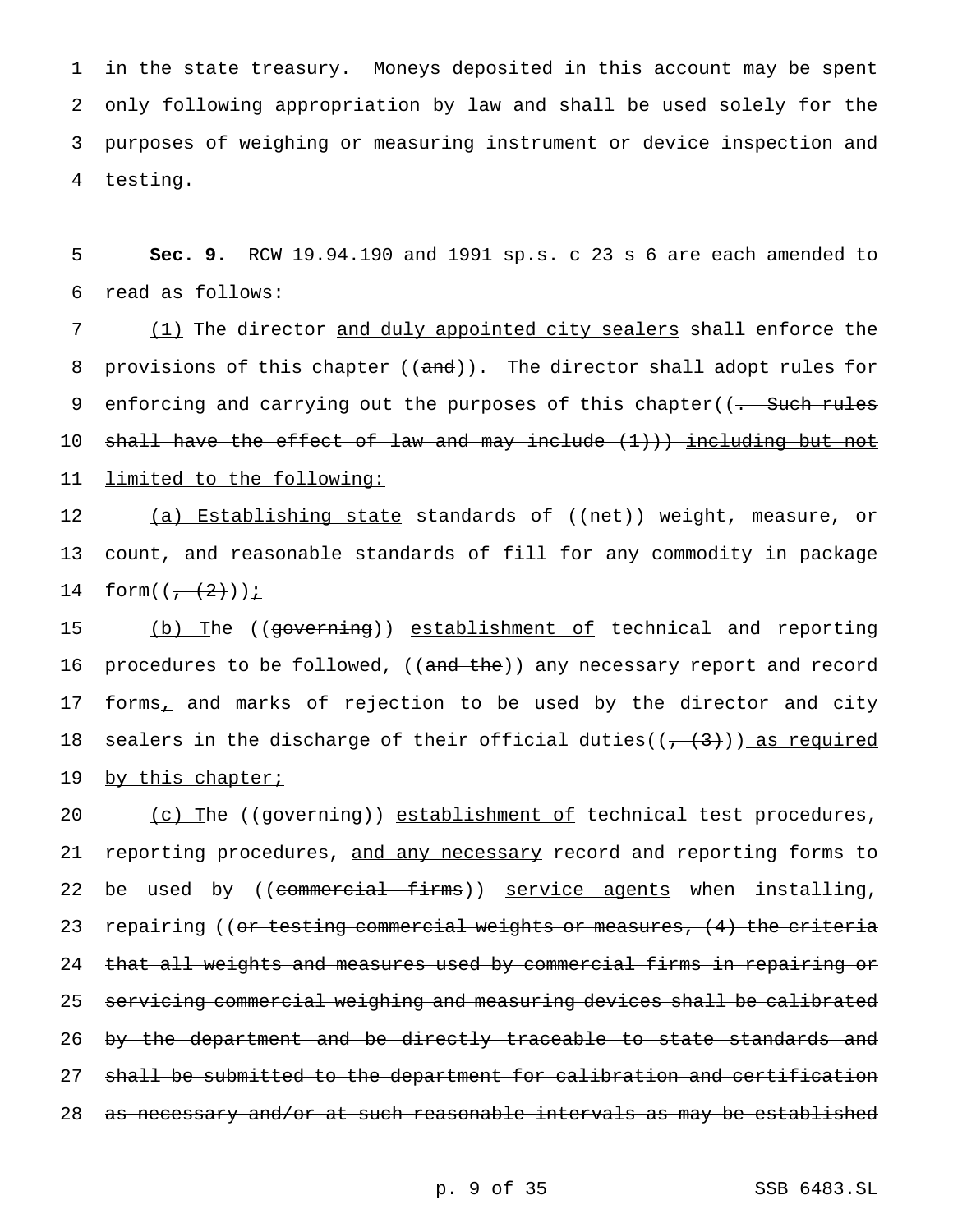1 or required by the director,  $(5)$ )), inspecting, or standardizing the 2 graduations of any weighing or measuring instruments or devices;

3 (d) The establishment of fee payment and reporting procedures and 4 any necessary report and record forms to be used by city sealers when 5 remitting the percentage of total fees collected as required under this 6 chapter;

7 (e) The establishment of exemptions from the sealing or marking 8 inspection and testing requirements of RCW 19.94.250 with respect to 9 ((weights and measures)) weighing or measuring instruments or devices 10 of such character or size that such sealing or marking would be 11 inappropriate, impracticable, or damaging to the apparatus in 12 question((<del>, (6) provisions that allow the director to establish fees</del> 13 for weighing, measuring, and providing calibration services performed 14 by the weights and measures laboratory, with all money collected under 15 this subsection paid to the director and deposited in an account within 16 the agricultural local fund to be used for the repair and maintenance 17 of weights and measures devices and other related functions,  $(7)$ ));

18 (f) The establishment of exemptions from the inspection and testing 19 requirements of ((RCW 19.94.200 and 19.94.210 for testing,)) section 6 20 of this act with respect to classes of ((weights and measures)) 21 weighing or measuring instruments or devices found to be of such 22 character that periodic ((retesting)) inspection and testing is 23 unnecessary to ensure continued accuracy( $(-)$ ) i and

24 (g) The establishment of inspection and approval techniques, if 25 any, to be used with respect to classes of weighing or measuring 26 instruments or devices that are designed specifically to be used 27 commercially only once and then discarded, or are uniformly 28 mass-produced by means of a mold or die and are not individually 29 adjustable.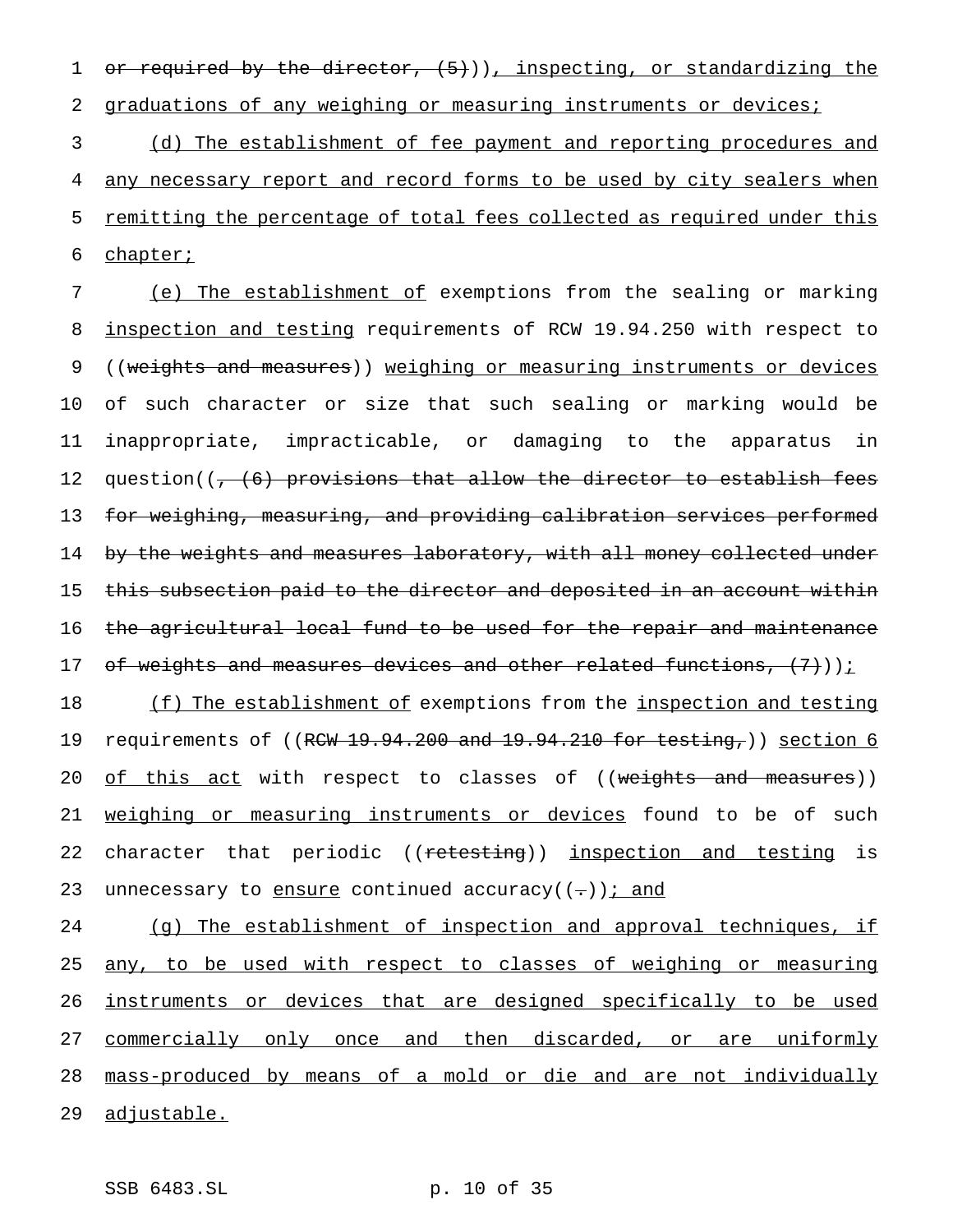1  $(2)$  These rules shall also include specifications( $(\tau)$ ) and 2 tolerances( $(\tau$  and rules)) for ((weights and measures of the character 3 of those specified in RCW 19.94.210,) the acceptable range of accuracy 4 required of weighing or measuring instruments or devices and shall be 5 designed to eliminate from use, without prejudice to ((apparatus)) 6 weighing or measuring instruments or devices that conform((s)) as 7 closely as practicable to ((the)) official ((standards)) specifications 8 <u>and tolerances</u>, those (a) ((that are not accurate,  $(b)$ )) that are of 9 such construction that they are faulty, that is, that are not 10 reasonably permanent in their adjustment or will not repeat their 11 indications correctly, or  $((e+))$  (b) that facilitate the perpetration 12 of fraud. ((The specifications, tolerances, and rules for commercial 13 weighing and measuring devices, together with amendments thereto, as 14 recommended by the most recent edition of Handbook 44 published by the 15 national institute of standards and technology shall be the 16 specifications, tolerances, and regulations for commercial weighing 17 and/or measuring devices of the state. To promote uniformity, any 18 supplements or amendments to Handbook 44 or any similar subsequent 19 publication of the national institute of standards and technology shall 20 be deemed to have been adopted under this section. The director may, 21 however, within thirty days of the publication or effective date of 22 Handbook 44 or any supplements, amendments, or similar publications 23 give public notice that a hearing will be held to determine if such 24 publications should not be applicable under this section. The hearing 25 shall be conducted under chapter 34.05 RCW. For the purpose of this 26 chapter, apparatus shall be deemed to be "correct" when it conforms to 27 all applicable requirements promulgated as specified in this section; 28 all other apparatus shall be deemed to be "incorrect".))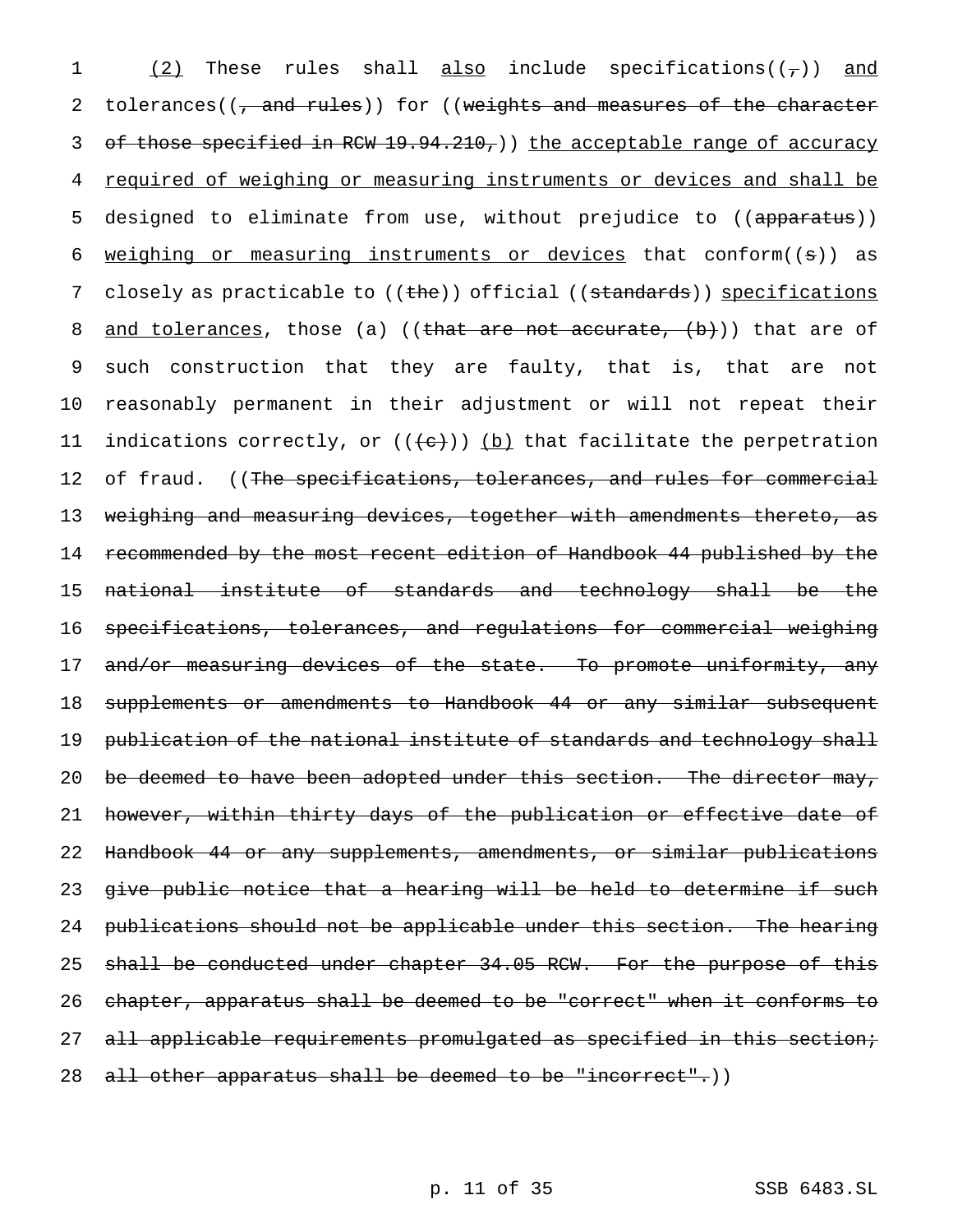NEW SECTION. **Sec. 10.** (1) The department shall adopt the specifications, tolerances, and other technical requirements for commercial weighing or measuring instruments or devices, together with amendments thereto, as recommended by the most recent edition of Handbook 44 published by the national institute of standards and technology or any successor organization as the specifications, tolerances, and other technical requirements for commercial weighing or measuring instruments or devices commercially used in this state.

 (2)(a) To promote uniformity, any supplements or amendments to Handbook 44 or any similar subsequent publication of the national institute of standards and technology or any successor organization shall be deemed to have been adopted under this section.

 (b) The director may, however, within thirty days of the publication or effective date of Handbook 44 or any supplements, amendments, or similar publications give public notice that a hearing will be held to determine if such publications should not be applicable under this section. Any such hearing shall be conducted under chapter 34.05 RCW.

 NEW SECTION. **Sec. 11.** For the purposes of this chapter, weighing or measuring instruments or devices and weights and measures standards shall be deemed to be "correct" when they conform to all applicable requirements of this chapter or the requirements of any rule 23 adopted by the department under the authority granted in this chapter; all other weighing or measuring instruments or devices and weights and measures standards shall be deemed to be "incorrect."

# NEW SECTION. **Sec. 12.** The department shall:

 (1) Biennially inspect and test the weights and measures standards of any city for which the appointment of a city sealer is provided by SSB 6483.SL p. 12 of 35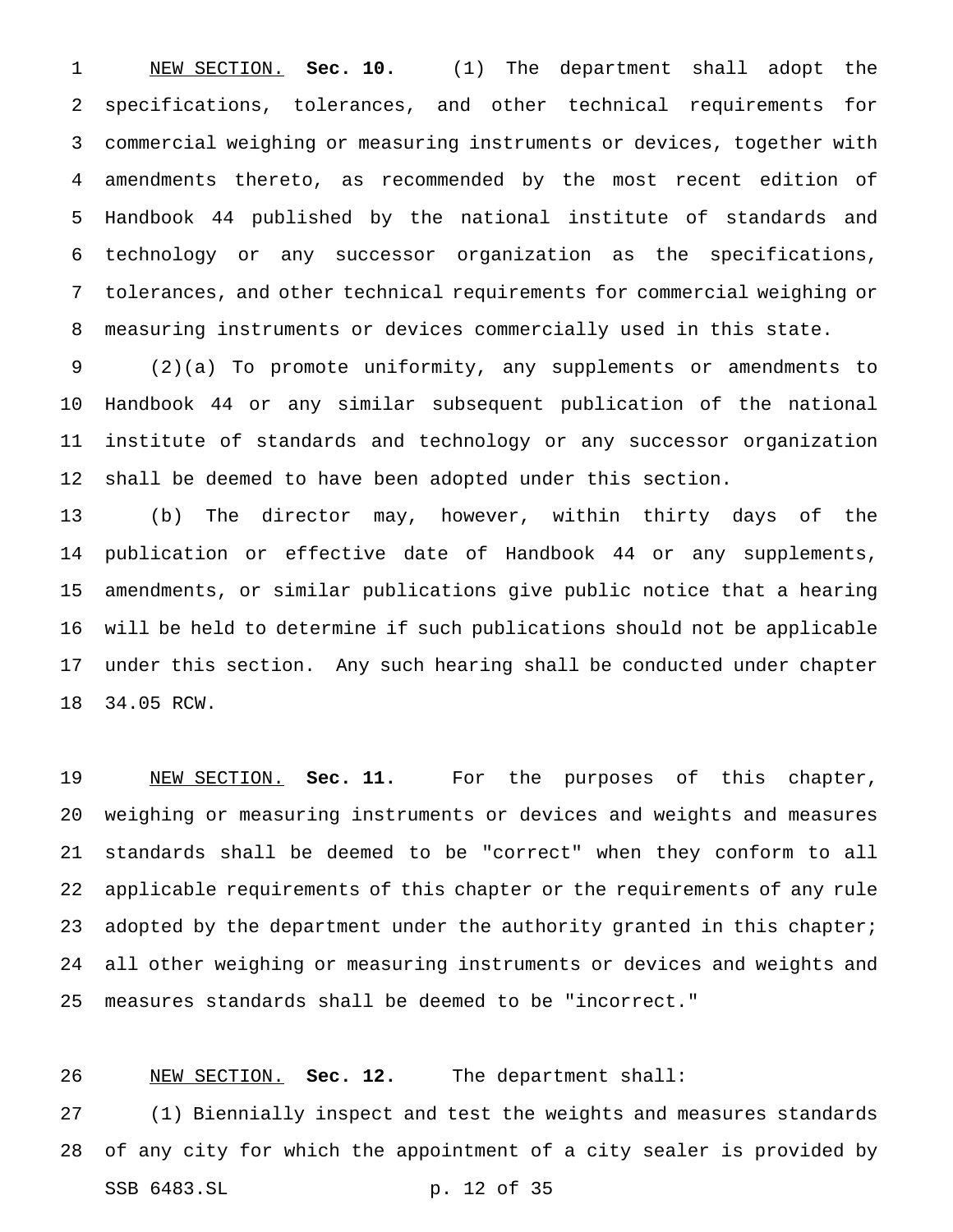this chapter and shall issue an official seal of approval for same when found to be correct. The department shall, by rule, establish a reasonable fee for such inspection and testing services performed by the department's metrology laboratory.

 (2) Biennially inspect, test, and, if found to be correct, issue an official seal of approval for any weighing or measuring instrument or device used in an agency or institution to which moneys are appropriated by the legislature or of the federal government and shall report any findings in writing to the executive officer of the agency or institution concerned. The department shall collect a reasonable fee, to be set by rule, for testing any such weighing or measuring instrument or device.

 (3) Inspect, test, and, if found to be correct, issue a seal of approval for classes of weighing or measuring instruments or devices found to be few in number, highly complex, and of such character that differential inspection and testing frequency is necessary including, but not limited to, railroad track scales and grain elevator scales. The department shall develop rules regarding the inspection and testing procedures to be used for such weighing or measuring instruments or devices which shall include requirements for the provision, maintenance, and transport of any weight or measure standard necessary for inspection and testing at no expense to the state. The department may collect a reasonable fee, to be set by rule, for inspecting and testing any such weighing and measuring instruments or devices. This fee shall not be unduly burdensome and shall cover, to the extent possible, the direct costs of performing such service.

 **Sec. 13.** RCW 19.94.220 and 1991 sp.s. c 23 s 8 are each amended to read as follows:

p. 13 of 35 SSB 6483.SL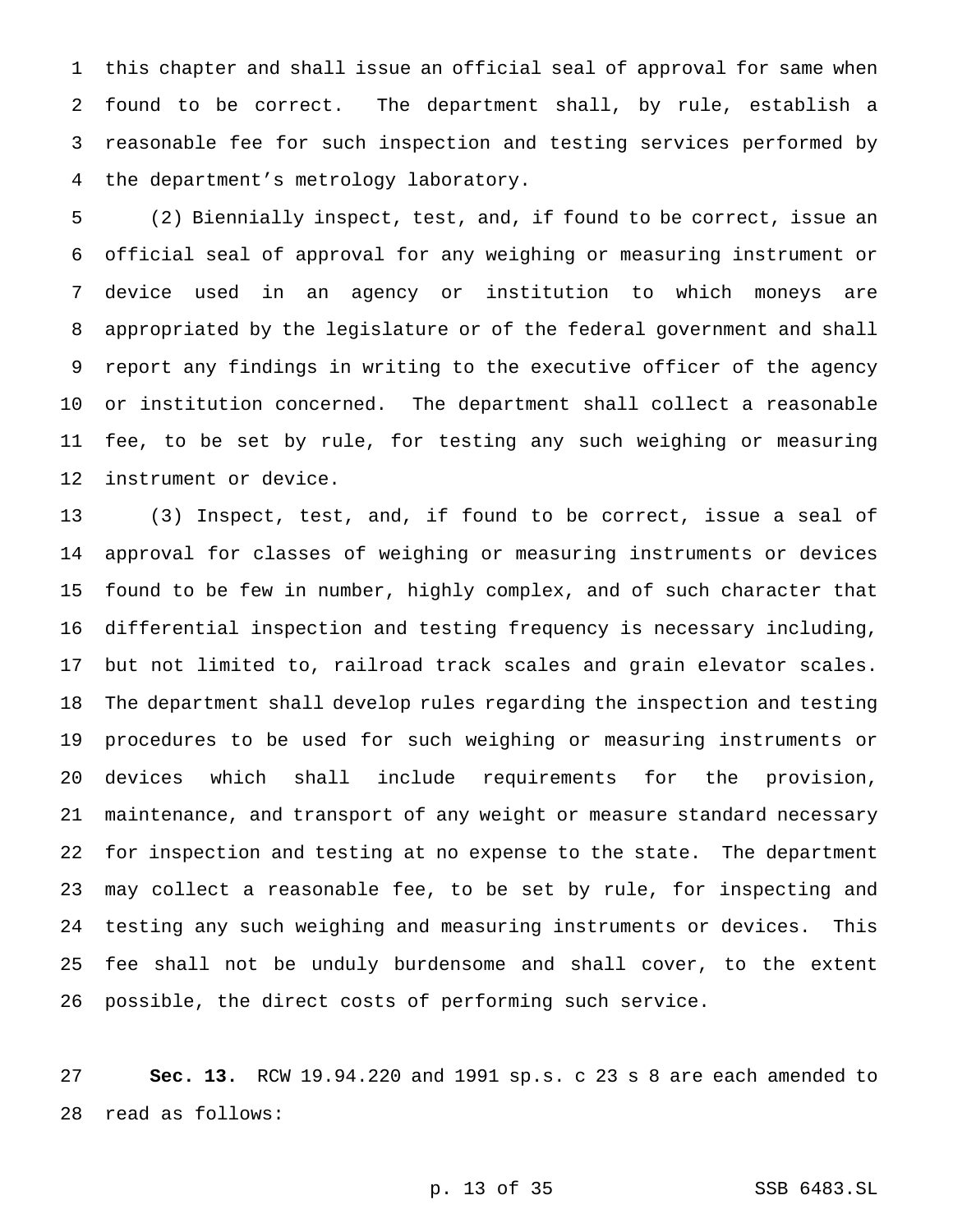1 In promoting the general objective of ensuring accuracy of weighing 2 or measuring instruments or devices and the proper representation of 3 weights and measures in commercial transactions, the director or a city 4 sealer shall, upon his or her own initiative and as he or she deems 5 appropriate and advisable, investigate complaints made concerning 6 violations of the provisions of this chapter( $\frac{1}{2}$  and shall, upon his or 7 her own initiative, conduct such investigations as deemed appropriate 8 and advisable to develop information on prevailing procedures in 9 commercial quantity determination and on possible violations of the 10 provisions of this chapter and to promote the general objective of 11 accuracy in the determination and representation of quantity in 12 commercial transactions)).

13 **Sec. 14.** RCW 19.94.230 and 1969 c 67 s 23 are each amended to read 14 as follows:

15 (1) The director (( $\frac{1}{1}$ ) or a city sealer may, from time to time, 16 ((weigh or measure and)) inspect and test packages or amounts of 17 commodities kept, offered, exposed for sale, sold, or in the process of 18 delivery to determine whether the same contain the amounts represented 19 and whether they ((be)) are kept, offered, exposed for sale or sold in 20 accordance with  $law((\div\ \theta)_{\cdot\cdot}$  When such packages or amounts of 21 commodities are found not to contain the amounts represented or are 22 found to be kept, offered, or exposed for sale or sold in violation of 23 law, the director <u>or city sealer</u> may order them off sale and may mark, 24 tag, or stamp them in a manner prescribed by  $((h\text{-}im))$  the department. 25  $(2)$  In carrying out the provisions of this section, the director or 26 city sealer may employ recognized sampling procedures under which the 27 compliance of a given lot of packages will be determined on the basis 28 of a result obtained on a sample selected from and representative of 29 such lot.

SSB 6483.SL p. 14 of 35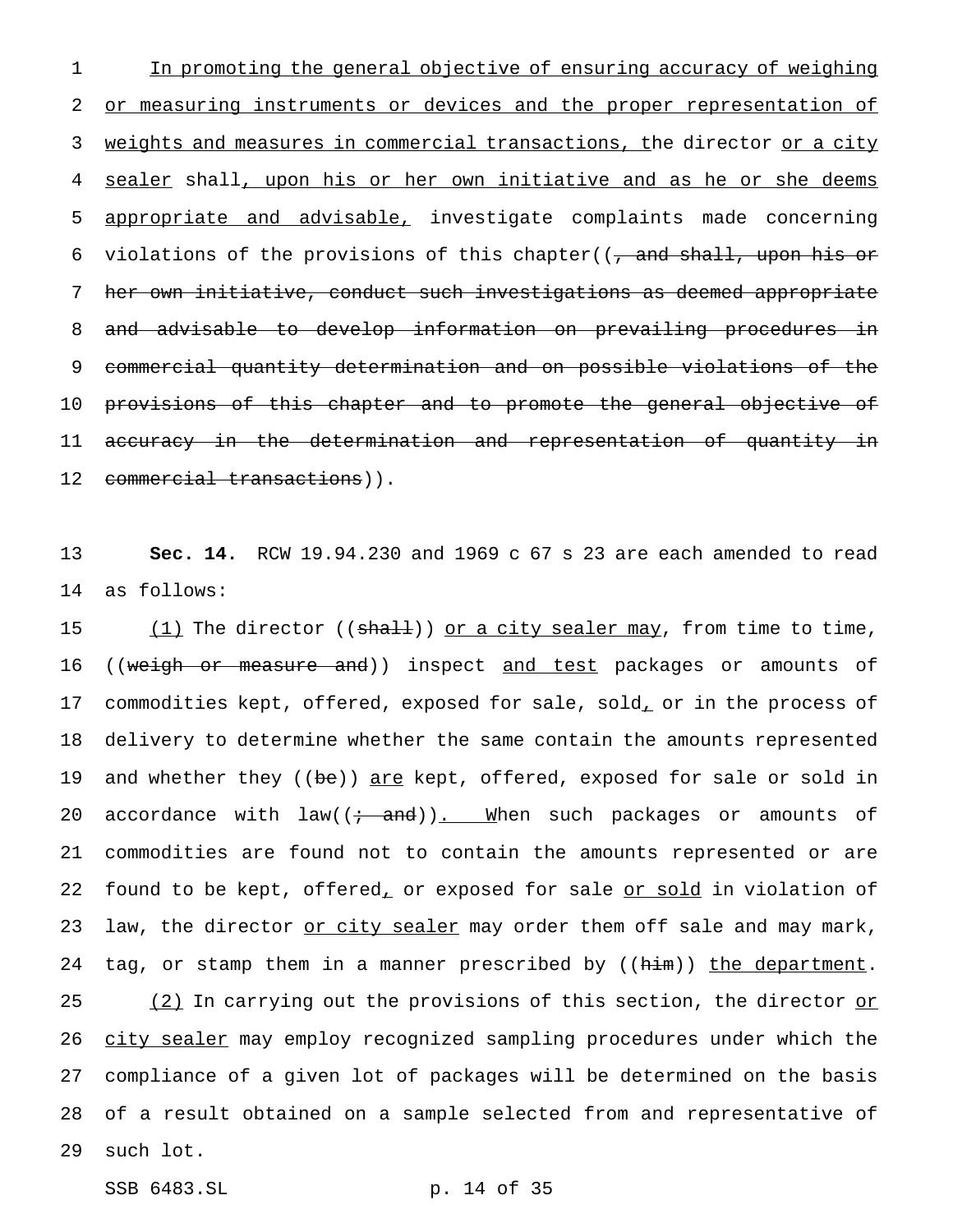$(3)$  No person shall  $((+1))$   $(a)$  sell, keep, offer, or expose for sale any package or amount of commodity that has been ordered off sale as provided in this section unless and until such package or amount of commodity has been brought into full compliance with legal requirements 5 or  $((2+))$  (b) dispose of any package or amount of commodity that has been ordered off sale and that has not been brought into compliance 7 with legal requirements in any manner except with the specific written 8 approval of the director or city sealer who issued such off sale order.

9 **Sec. 15.** RCW 19.94.240 and 1991 sp.s. c 23 s 9 are each amended to 10 read as follows:

11 (1) The director or a city sealer shall have the power to issue 12 stop-use orders, stop-removal orders, and removal orders with respect 13 to ((<del>weights and measures</del>)) <u>weighing or measuring devices</u> being, or 14 susceptible of being, commercially used(( $\frac{1}{2}$  and to)) within this state. 15 (2) The director or a city sealer shall also have the power to 16 issue stop-removal orders and removal orders with respect to packages 17 or amounts of commodities kept, offered, exposed for sale, sold, or in 18 process of delivery( $(\tau)$ ).

19 (3) The director or a city sealer shall issue such orders whenever in the course of his or her enforcement of the provisions of this chapter or rules adopted hereunder he or she deems it necessary or expedient to issue such orders.

23 (4) No person shall use, remove from the premises specified, or 24 fail to remove from any premises specified any ((weight, measure, or 25 package)) weighing or measuring instrument or device, commodity in 26 packaged form, or amount of commodity contrary to the terms of a stop-27 use order, stop-removal order or removal order, issued under the 28 authority of this section.

p. 15 of 35 SSB 6483.SL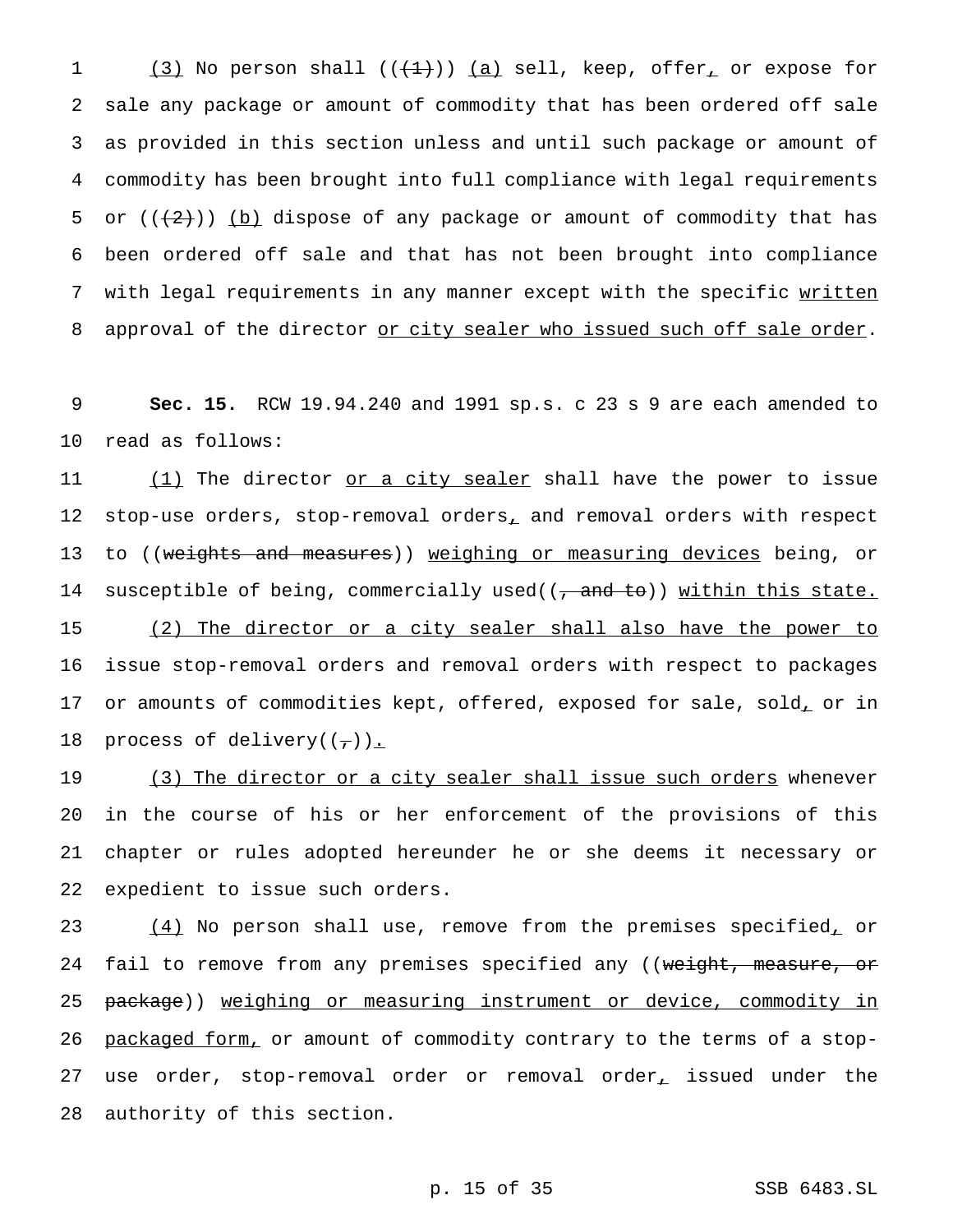1 **Sec. 16.** RCW 19.94.250 and 1991 sp.s. c 23 s 10 are each amended 2 to read as follows:

3 (1) The director <u>or a city sealer</u> shall ((reject and mark or tag as 4 "rejected" such weights and measures as he or she finds upon inspection 5 or test to be "incorrect" as defined in RCW 19.94.190, but which in his 6 or her best judgment are susceptible of satisfactory repair: PROVIDED, 7 That such sealing or marking shall not be required with respect to such 8 weights and measures as may be exempted therefrom by rule of the 9 director issued under the authority of RCW 19.94.190)), from time to 10 time, inspect any weighing or measuring instrument or device, except 11 those weighing or measuring instruments or devices exempted under the 12 authority of RCW 19.94.190, to determine if it is correct. If the 13 director or a city sealer discovers upon inspection that a weighing or 14 measuring instrument or device is "incorrect," but in his or her best 15 judgment is susceptible of satisfactory repair, he or she shall reject 16 and mark or tag as rejected any such weighing or measuring instrument 17 or device.

18 (2) The director or a city sealer may reject or seize any ((weights 19 and measures)) weighing or measuring instrument or device found to be 20 incorrect that, in his or her best judgment,  $((are))$  is not susceptible 21 of satisfactory repair. ((Weights and measures))

22 (3) Weighing or measuring instruments or devices that have been 23 rejected under subsection (1) of this section may be confiscated and 24 may be destroyed by the director or a city sealer if not corrected as 25 required by RCW 19.94.330 as recodified by this act or if used or 26 disposed of contrary to the requirements of ((said)) that section.

27 **Sec. 17.** RCW 19.94.330 and 1991 sp.s. c 23 s 14 are each amended 28 to read as follows:

SSB 6483.SL p. 16 of 35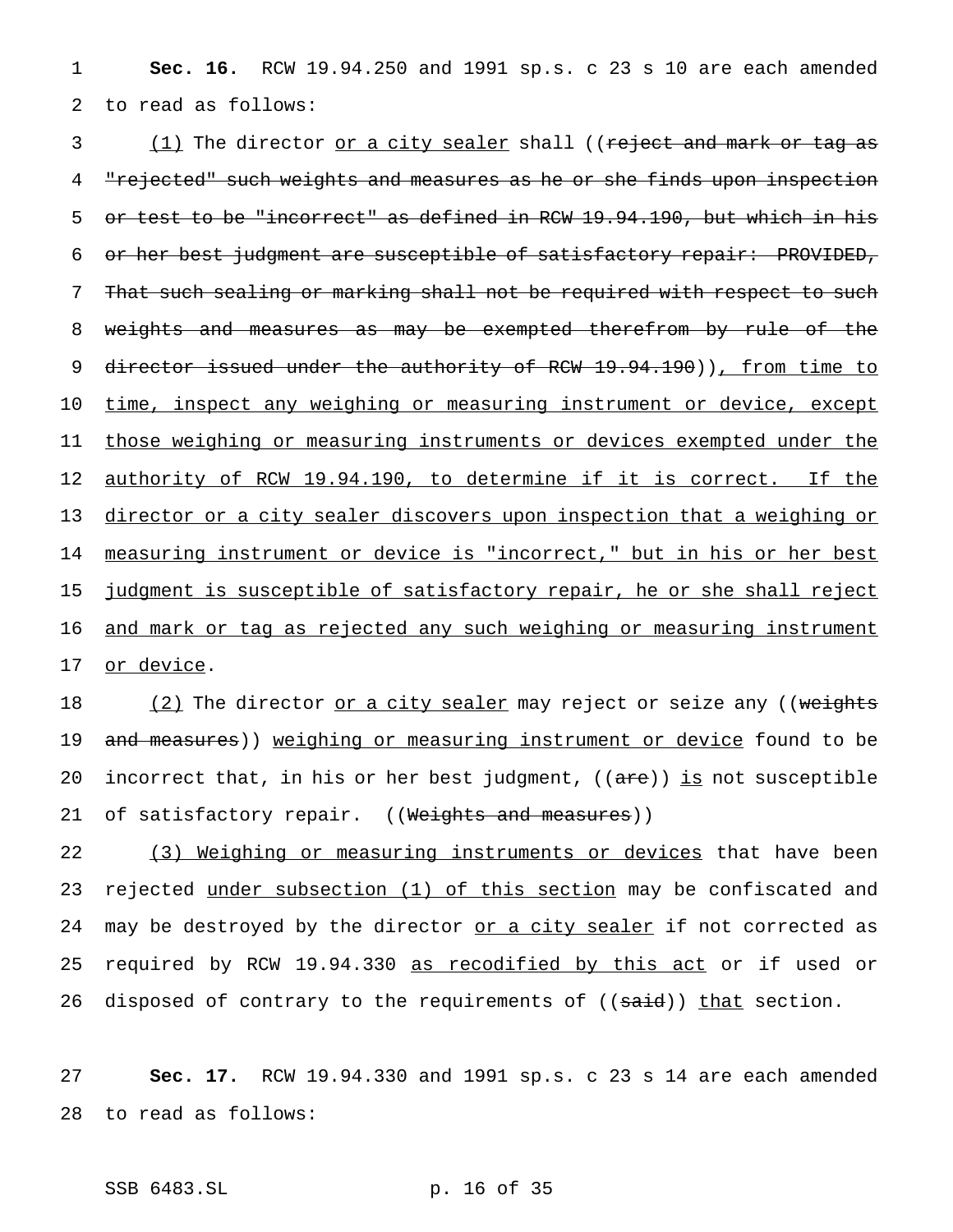((Weights and measures)) (1) Weighing or measuring instruments or 2 devices that have been rejected under the authority of the director or a city sealer shall remain subject to the control of the rejecting authority until such time as suitable repair or disposition thereof has been made as required by this section.

6  $(2)$  The owner((s)) of ((such rejected weights and measures)) any 7 weighing or measuring instrument or device that has been marked or 8 tagged as rejected by the director or a city sealer shall cause the 9 same to be made correct within thirty days or such longer period as may 10 be authorized by the rejecting authority( $(\vec{r} - \vec{\sigma}r)$ ). In lieu of 11 ((this,)) correction, the owner of such weighing and measuring 12 instrument or device may dispose of the same, but only in ((such a)) 13 the manner ((as is)) specifically authorized by the rejecting 14 authority. ((Weights and measures))

15 (3) Weighing and measuring instruments or devices that have been 16 rejected shall not again be used commercially until they have been 17 officially reexamined ((or until standardized corrective measures have 18 been instituted as prescribed by rule as adopted by the department)) 19 and, if found to be correct, had an official seal of approval placed 20 upon or issued for such weighing or measuring instrument or device by 21 the rejecting authority.

22 **Sec. 18.** RCW 19.94.260 and 1991 sp.s. c 23 s 11 are each amended 23 to read as follows:

24 (1) With respect to the enforcement of this chapter and any other 25 acts dealing with weights and measures that he or she is, or may be 26 empowered to enforce, the director ((<del>is authorized to</del>)) or a city 27 sealer may reject or seize for use as evidence incorrect ((or unsealed 28 weights and measures or amounts)) weighing or measuring instruments or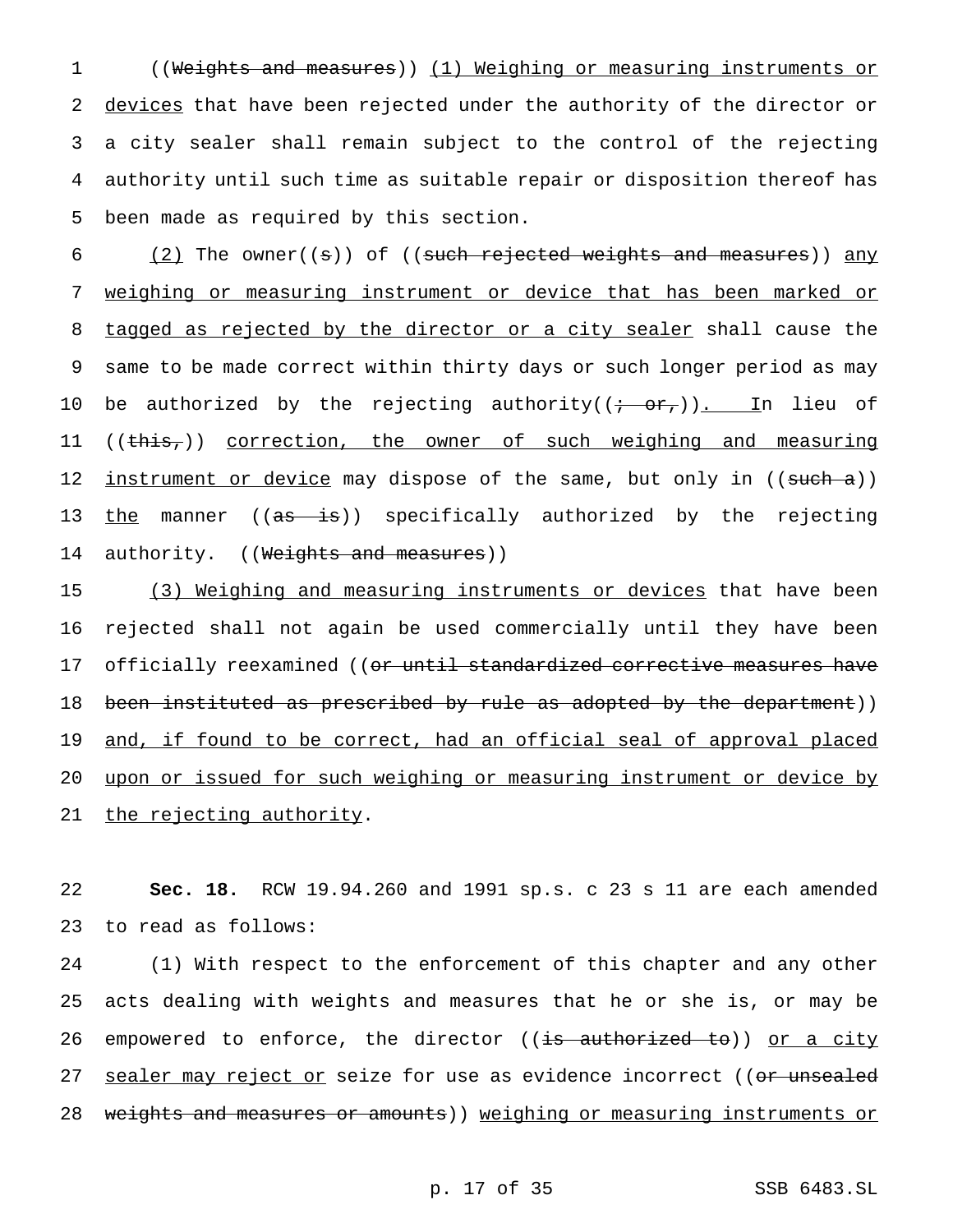1 devices or packages of commodities to be used, retained, offered, exposed for sale, or sold in violation of the law.

 (2) In the performance of his or her official duties conferred 4 under this chapter, the director or a city sealer is authorized at reasonable times during the normal business hours of the person using ((the weights and measures)) a weighing or measuring instrument or 7 device to enter into or upon any structure or premises where ((weights 8 and measures are)) such weighing or measuring instrument or device is 9 used or kept for commercial purposes. ((Should)) If the director 10 ((be)) or a city sealer is denied access to any premises or establishment where such access was sought for the purposes set forth 12 in this ((section)) chapter, the director <u>or a city sealer</u> may apply to any court of competent jurisdiction for a search warrant authorizing 14 access to such premises or establishment for ((<del>said</del>)) <u>such</u> purposes. The court may, upon such application, issue the search warrant for the purposes requested.

 NEW SECTION. **Sec. 19.** (1) Any person aggrieved by any official action of the department or a city sealer conferred under this chapter, including but not limited to, "stop-use orders," "stop-removal orders," "removal orders," "condemnation," or "off sale order" may within thirty days after an order is given or any action is taken, petition the director for a hearing to determine the matter. Such proceedings and any appeal therefrom shall be taken in accordance with the administrative procedure act, chapter 34.05 RCW.

 (2) The director shall give due notice and hold a hearing within ten days after the confiscation or seizure of any weighing or measuring instrument or device or commodity under RCW 19.94.250 or the seizure of any weighing or measuring instrument or device for evidence under RCW 19.94.260. This hearing shall be for the purposes of determining SSB 6483.SL p. 18 of 35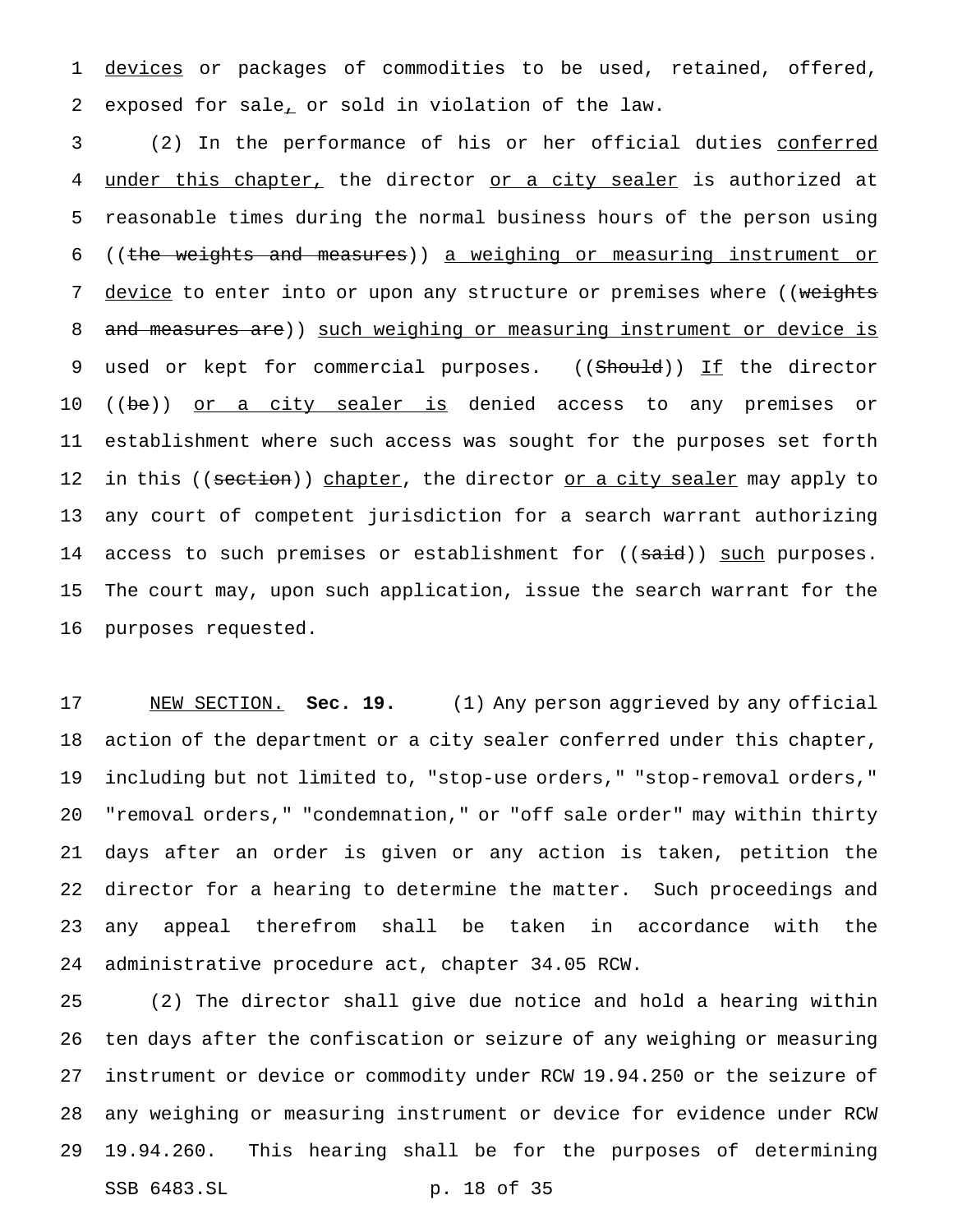whether any such weighing or measuring instrument or device or commodity was properly confiscated or seized, to determine whether or not such weighing or measuring instrument or device or commodity was used for, or is in, violation of any provision of this chapter or to determine the disposition to be made of such weighing or measuring instrument or device or commodity. Such proceedings and any appeal therefrom shall be taken in accordance with the administrative procedure act, chapter 34.05 RCW.

9 (3) The department may by rule establish procedures for the 10 administration of this section.

11 **Sec. 20.** RCW 19.94.280 and 1969 c 67 s 28 are each amended to read 12 as follows:

13 (1) There ((<del>shall</del>)) may be a city sealer ((<del>of weights and</del> 14 measures)) in every city and such deputies as may be required by 15 ordinance of each such city ((governed by this chapter. Such sealer 16 and such deputies shall in any such city be appointed by, and they 17 shall hold office subject to applicable local civil service laws and 18 regulations; otherwise they shall be appointed by the mayor, or other 19 chief executive officer of such city, by and with the advice and 20 consent of the governing body of such city, and they may be removed for 21 cause in the same manner)) to administer and enforce the provisions of 22 this chapter.

23 (2) Each city electing to have a city sealer shall adopt rules for 24 the appointment and removal of the city sealer and any deputies 25 required by local ordinance. The rules for appointment of a city 26 sealer and any deputies must include provisions for the advice and 27 consent of the local governing body of such city and, as necessary, any 28 provisions for local civil service laws and regulations.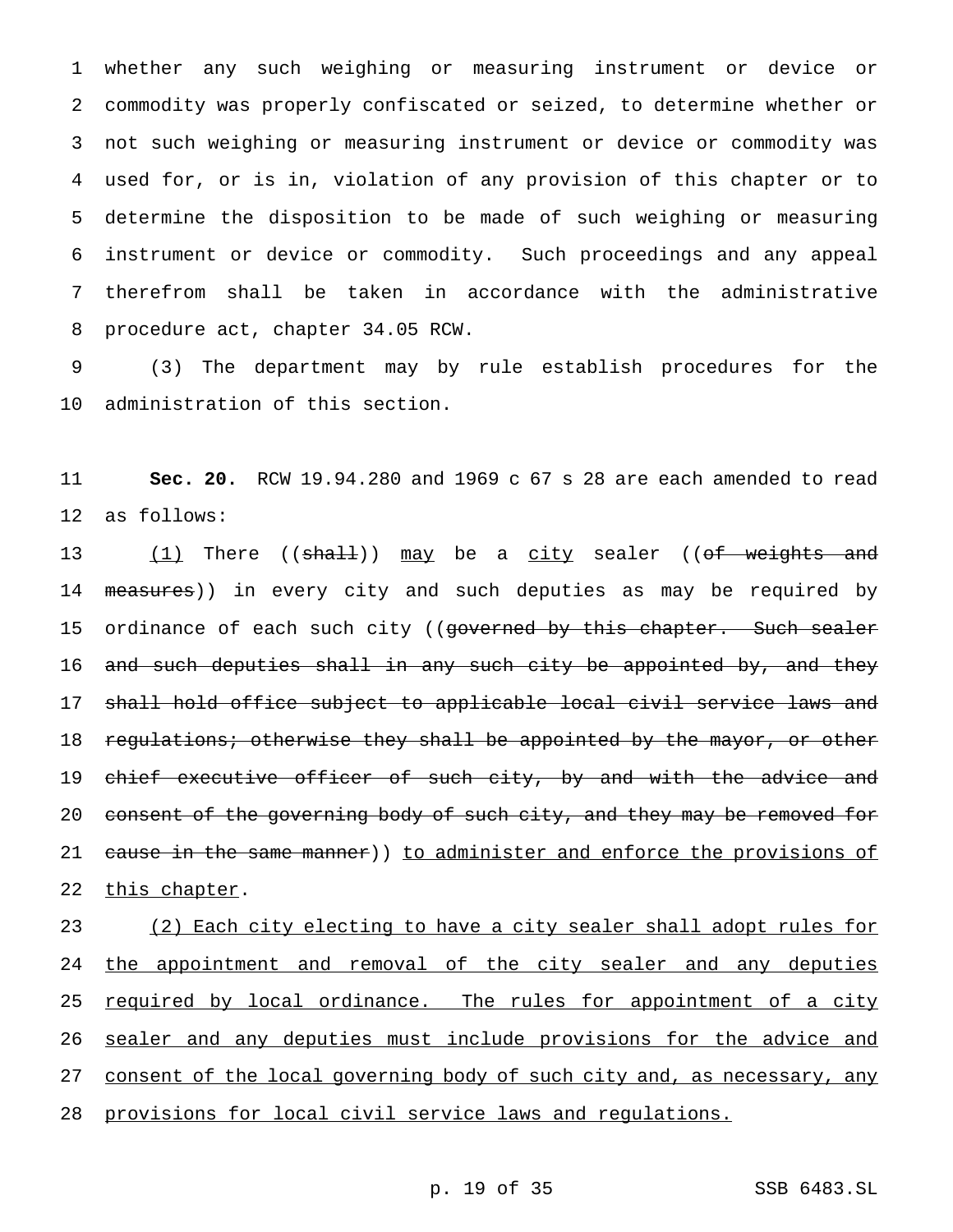1 (3) A city sealer shall adopt the fee amounts established by the 2 director pursuant to section 6 of this act. No city shall adopt or 3 charge an inspection, testing, or licensing fee or any other fee upon 4 a weighing or measuring instrument or device that is in excess of the 5 fee amount adopted under section 6 of this act.

 (4) A city sealer shall keep a complete and accurate record of all official acts performed under the authority of this chapter and shall submit an annual report to the governing body of his or her city and 9 shall make any reports as may be required by the director.

10 **Sec. 21.** RCW 19.94.310 and 1969 c 67 s 31 are each amended to read 11 as follows:

12 (1) The ((council or other)) governing body of each city for which 13 a city sealer has been appointed as provided for by RCW 19.94.280 shall 14  $((+1))$ :

15 (a) Procure at the expense of the city ((<del>such standards of weight</del> 16 and measure and such additional equipment, to be used)) the official 17 weights and measures standards and any field weights and measures 18 standards necessary for the administration and enforcement of the 19 provisions of this chapter ((in such city, as)) or any rule that may be 20 prescribed by the director;  $((2+))$ 

21 (b) Provide a suitable office for the city sealer and any deputies 22 that have been duly appointed; and  $((+3))$ 

23 (c) Make provision for the necessary clerical services, supplies, 24 transportation and for defraying contingent expenses incidental to the 25 official activities of the city sealer and his or her deputies in 26 carrying out the provisions of this chapter.

27 (2) When the ((standards of weight and measure)) acquisition of the 28 official weights and measures standards required ((by this)) under 29 subsection  $(1)(a)$  of this section ((to be provided by a city shall SSB 6483.SL p. 20 of 35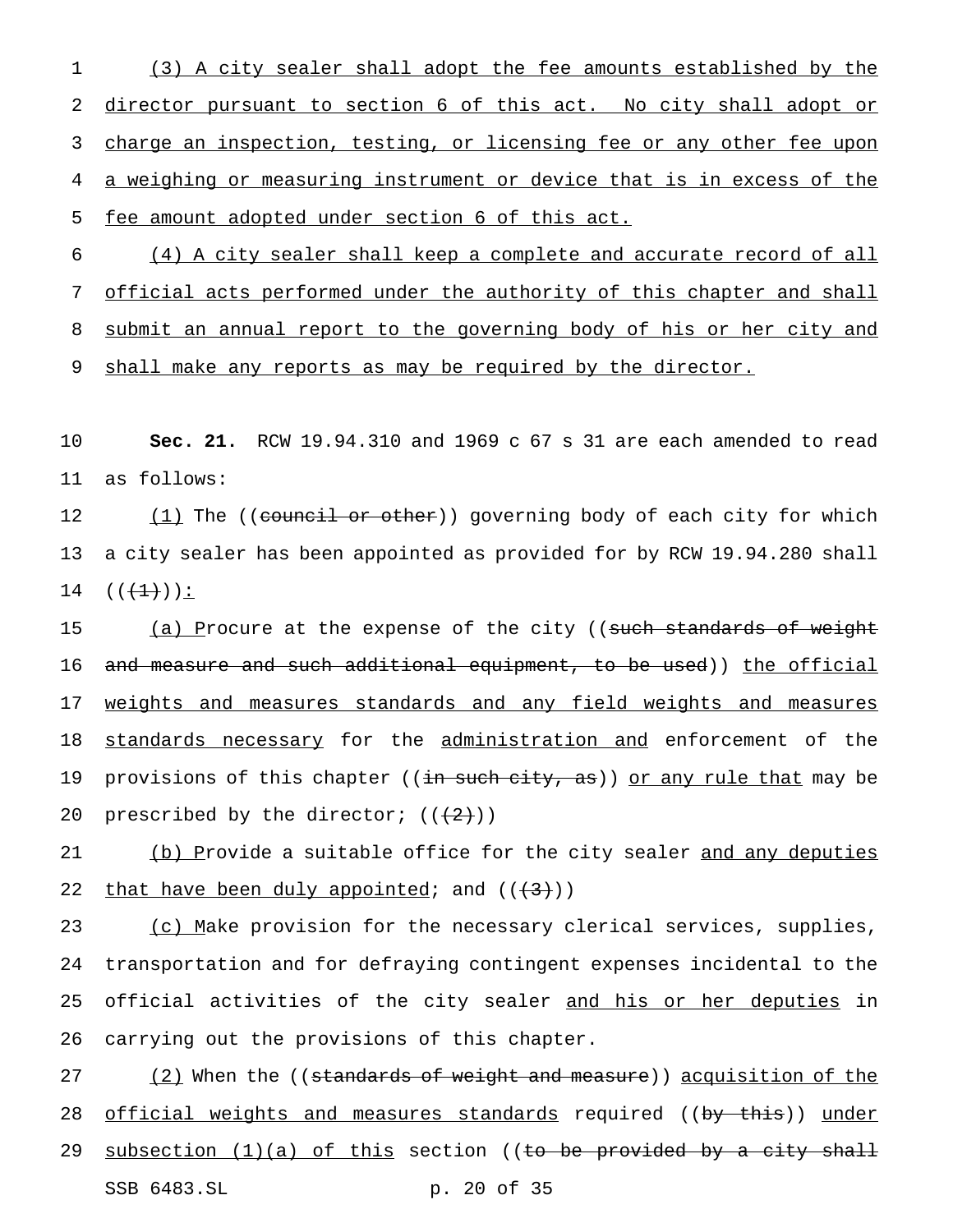1 have)) has been made and such weights and measures standards have been 2 examined and approved by the director, they shall be the ((official)) 3 certified weights and measures standards for such city. ((It shall be 4 the duty  $of)$ )

5 (3) In order to maintain field weights and measure standards in 6 accurate condition, the city sealer ((to make, or to arrange to have 7 made, at least as frequently as once a year, comparisons between his 8 field standards and appropriate standards of a higher order belonging 9 to his city or to the state, in order to maintain such field standards 10 in accurate condition)) shall, at least once every two years, compare 11 the field weights and measures standards used within his or her city to 12 the certified weights and measures standards of such city or to the 13 official weights and measures standards of this state.

14 **Sec. 22.** RCW 19.94.320 and 1969 c 67 s 32 are each amended to read 15 as follows:

16 (1) In cities for which city sealers ((of weights and measures)) 17 have been appointed as provided for in this chapter, the director shall 18 have general supervisory powers over such city sealers and may, when he 19 or she deems it reasonably necessary, exercise concurrent authority to 20 carry out the provisions of this chapter.

21 (2) When the director elects to exercise concurrent authority 22 within a city with a duly appointed city sealer, the director's powers 23 and duties relative to ((weights and measures contained in)) this 24 chapter shall be in addition to the powers granted  $((\pm \sigma))$  in any such 25 city by law or charter.

26 NEW SECTION. **Sec. 23.** (1) Except as otherwise provided for in 27 this chapter or in any rule adopted under the authority of this 28 chapter, any person who engages in business within this state as a

p. 21 of 35 SSB 6483.SL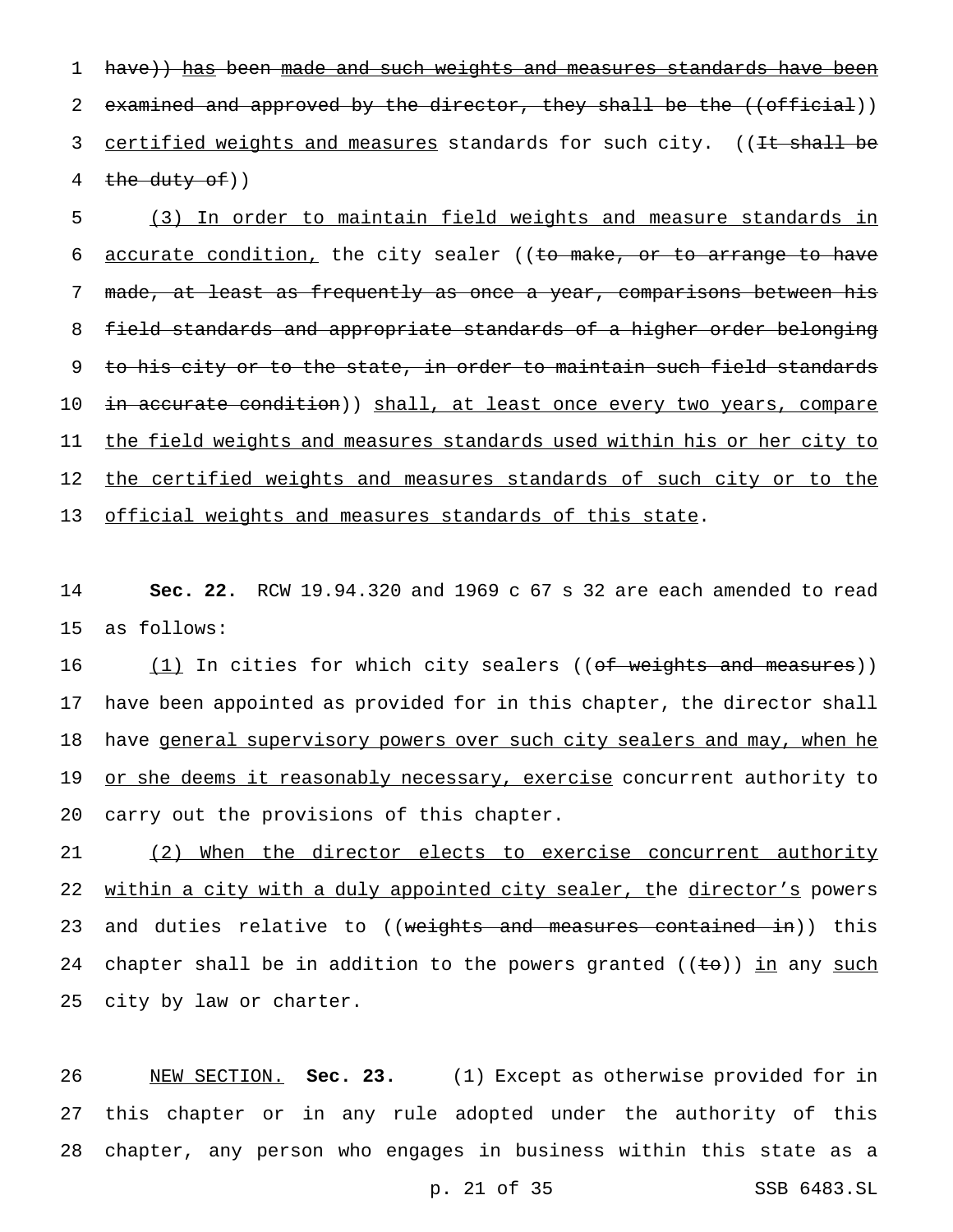service agent shall biennially submit to the department for inspection and testing all weights and measures standards used by the service agent, or any agent or employee of the service agent. If the department finds such weights and measures standards to be correct, the director shall issue an official seal of approval for each such standard.

 (2) The department may by rule adopt reasonable fees for the inspection and testing services performed by the weights and measures laboratory pursuant to this section.

 (3) A service agent shall not use in the installation, inspection, adjustment, repair, or reconditioning of any weighing or measuring instrument or device any weight or measure standard that does not have a valid, official seal of approval from the director. Any service agent who violates this section is subject to a civil penalty of no more than five hundred dollars.

 **Sec. 24.** RCW 19.94.340 and 1991 sp.s. c 23 s 15 are each amended to read as follows:

 (1) Except as provided in subsection (2) of this section, 19 commodities in liquid form shall be sold only by liquid measure or by weight, and, except as otherwise provided in this chapter, commodities not in liquid form shall be sold only by weight, by measure of length 22 or area, or by count( $\left(\div\text{ PROVIDED},\text{That}\right)$ ).

 (2) Liquid commodities may be sold by weight and commodities not in 24 liquid form may be sold by count only if such methods ((give)) provide 25 accurate information as to the quantity of commodity  $\text{solid}(\div - \text{AND})$ 26 PROVIDED FURTHER, That)).

27 (3) The provisions of this section shall not apply  $((+1))$  to: 28 (a) Commodities ((when)) that are sold for immediate consumption on 29 the premises where sold( $(-\frac{2}{3} + \frac{1}{10})i$ 

SSB 6483.SL p. 22 of 35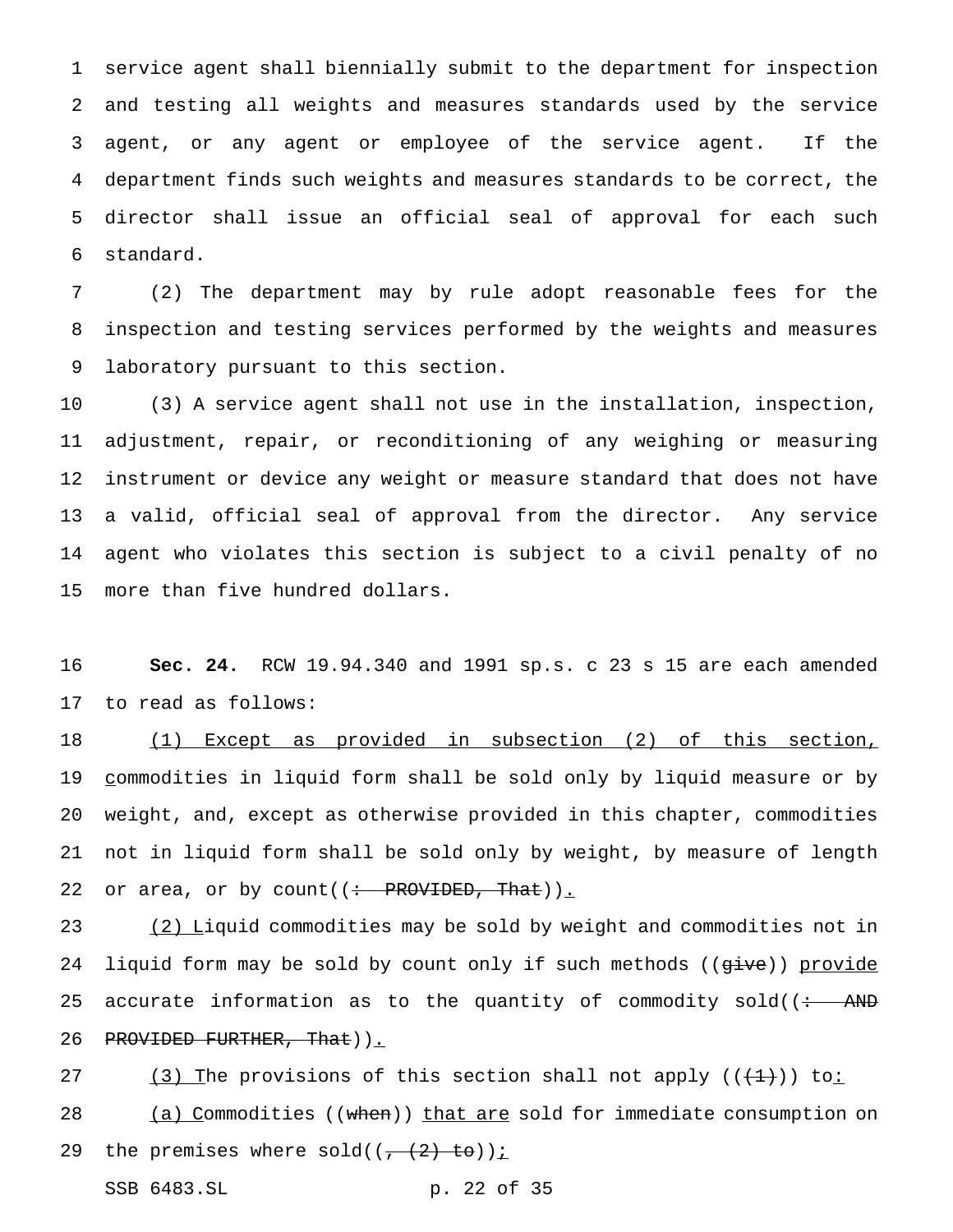1 (b) Vegetables when sold by the head or bunch( $(\frac{1}{1}, \frac{3}{1})$  to));

2 (c) Commodities in containers standardized by a law of this state 3 or by federal law( $(\frac{1}{1} + (4) + 50)$ ) i

4 (d) Commodities in package form when there exists a general 5 consumer usage to express the quantity in some other manner( $(\frac{1}{7}, \frac{1}{5})$ 6 to)) $\dot{t}$ 

7 (e) Concrete aggregates, concrete mixtures, and loose solid 8 materials such as earth, soil, gravel, crushed stone, and the like, 9 when sold by cubic measure( $($ , or  $(6)$  to)); or

10 (f) Unprocessed vegetable and animal fertilizer when sold by cubic 11 measure.

12 (4) The director may issue such reasonable rules as are necessary to assure that amounts of commodity sold are determined in accordance with good commercial practice and are so determined and represented to be accurate and informative to all interested parties.

16 **Sec. 25.** RCW 19.94.350 and 1991 sp.s. c 23 s 16 are each amended 17 to read as follows:

18 (1) Except as otherwise provided in this chapter, any commodity in package form introduced or delivered for introduction into or received in intrastate commerce, kept for the purpose of sale, offered or exposed for sale or sold in intrastate commerce, shall bear on the outside of the package such definite, plain, and conspicuous 23 declaration of  $((+1))$ :

24  $(a)$  The identity of the commodity ((in)) contained within the 25 package unless the same can easily be identified through the ((wrapper 26 or container)) package;  $((2))$ 

27 (b) The net quantity of the contents in terms of weight, measure or 28 count; and  $((+3))$ 

p. 23 of 35 SSB 6483.SL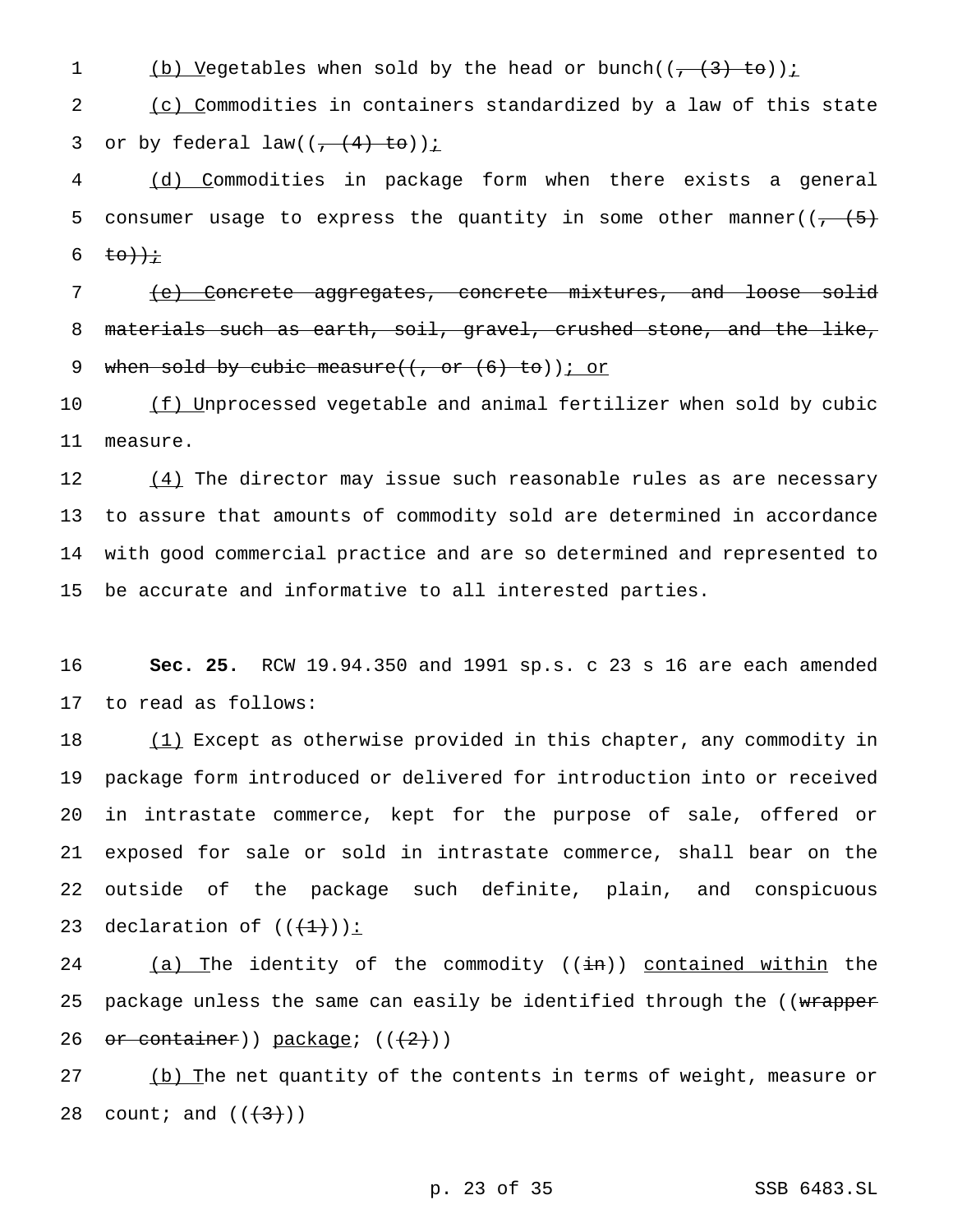1 (c) In the case of any package not sold on the premises where packed, the name and place of business of the manufacturer, packer, or 3 distributor, as may be prescribed by rule issued by the director( $($ : 4 PROVIDED, That)).

 (2) In connection with the declaration required under subsection 6 ( $(\frac{1}{2})$ ) (1)(b) of this section, neither the qualifying term "when packed" or any words of similar import, nor any term qualifying a unit of weight, measure, or count (for example, "jumbo", "giant", "full", "or over", and the like) that tends to exaggerate the amount of 10 commodity in a package, shall be used((<del>: AND PROVIDED FURTHER, That</del>))<u>.</u> 11 (3) With respect to the declaration required under subsection  $((+2))$   $(1)(b)$  of this section the director shall by rule establish: 13 (a) Reasonable variations to be allowed, (b) exemptions as to small packages, and (c) exemptions as to commodities put up in variable weights or sizes for sale to the consumer intact and either customarily not sold as individual units or customarily weighed or measured at time of sale to the consumer.

 **Sec. 26.** RCW 19.94.370 and 1969 c 67 s 37 are each amended to read as follows:

 No commodity in package form shall be so wrapped, nor shall it be in a container so made, formed or filled as to mislead the purchaser as to the quantity of the contents of the package, and the contents of a container shall not fall below such reasonable standards of fill as may 24 have been prescribed by the director for the commodity in question ((by 25 the director)).

 **Sec. 27.** RCW 19.94.440 and 1991 sp.s. c 23 s 18 are each amended to read as follows:

SSB 6483.SL p. 24 of 35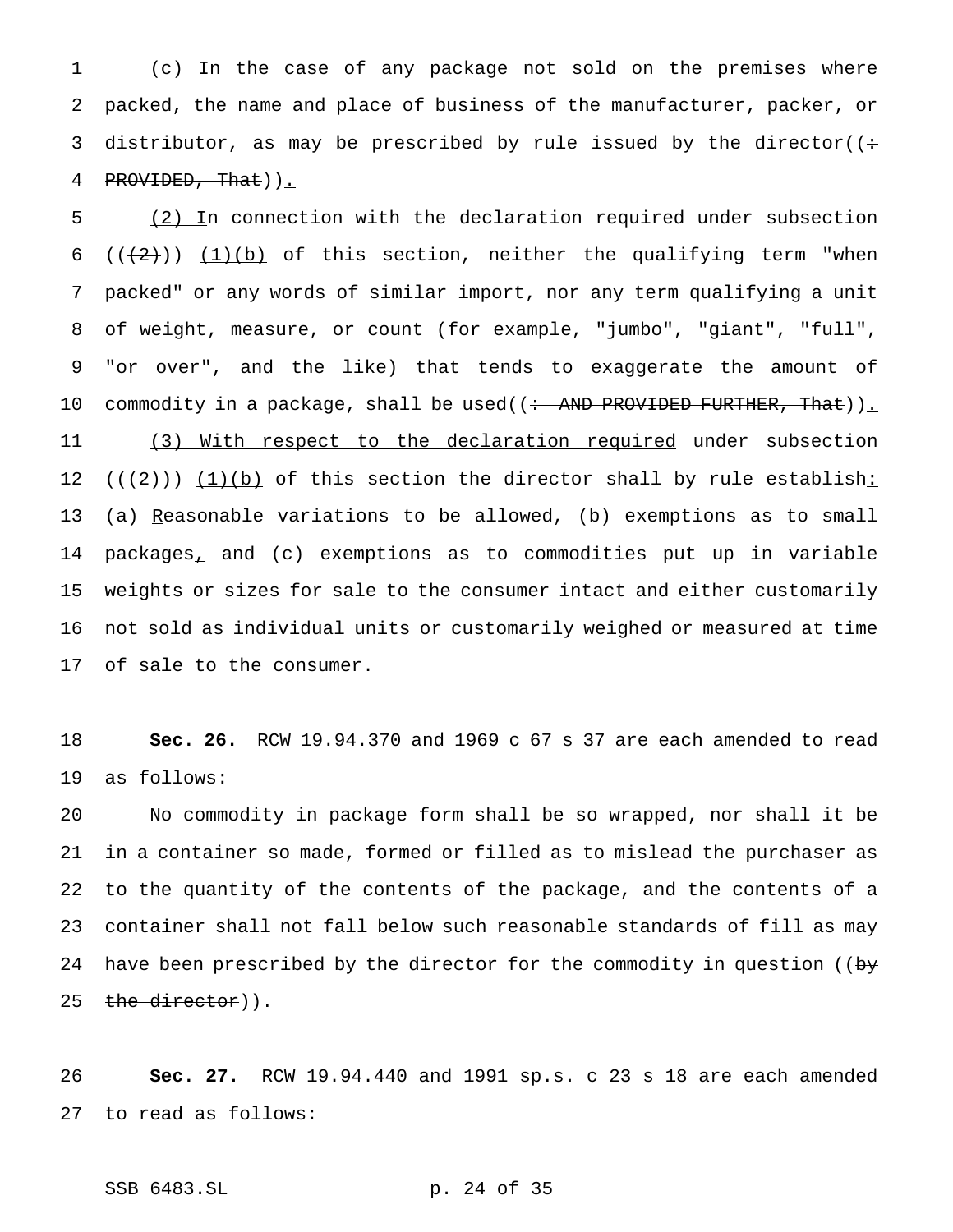(1) When a vehicle delivers to an individual purchaser a commodity in bulk, and the commodity is sold in terms of weight units, the 3 delivery ((shall)) must be accompanied by a duplicate delivery ticket with the following information clearly stated, in ink or other indelible marking equipment and, in clarity, equal to type or printing:  $((+1)^{n})$ 

7 (a) The name and address of the vendor( $(\frac{2}{1}, \frac{2}{2})$ ) i

8 (b) The name and address of the purchaser( $(\tau)$ ) i and ( $(\langle 3\rangle)$ )

9 (c) The ((net)) weight of the delivery expressed in pounds, and, if 10 the ((net)) weight is derived from determinations of gross and tare 11 weights, such gross and tare weights also ((shall)) must be stated in 12 terms of pounds.

13 (2) One of ((these)) the delivery tickets shall be retained by the 14 vendor, and the other shall be delivered to the purchaser at the time 15 of delivery of the commodity, or shall be surrendered on demand to the 16 director ((<del>or the deputy director or the inspector,</del>)) or the city 17 sealer ((or deputy sealer,)) who, if he or she ((desires)) elects to 18 retain it as evidence, shall issue a weight slip in lieu thereof for 19 delivery to the purchaser((: PROVIDED, That)).

 $(3)$  If the purchaser himself or herself carries away the purchase, the vendor shall be required only to give the purchaser at the time of sale a delivery ticket stating the number of pounds of commodity 23 delivered ((to the purchaser)).

24 **Sec. 28.** RCW 19.94.450 and 1991 sp.s. c 23 s 19 are each amended 25 to read as follows:

26 (1) Except as provided in subsection (2) of this section, all solid 27 fuels such as, but not limited to, coal, coke, charcoal, broiler chips, 28 pressed fuels and briquets shall be sold by weight( $\left( \div \quad \text{PROVIDED}_{\tau} \right)$ 29  $\text{That})$ .

p. 25 of 35 SSB 6483.SL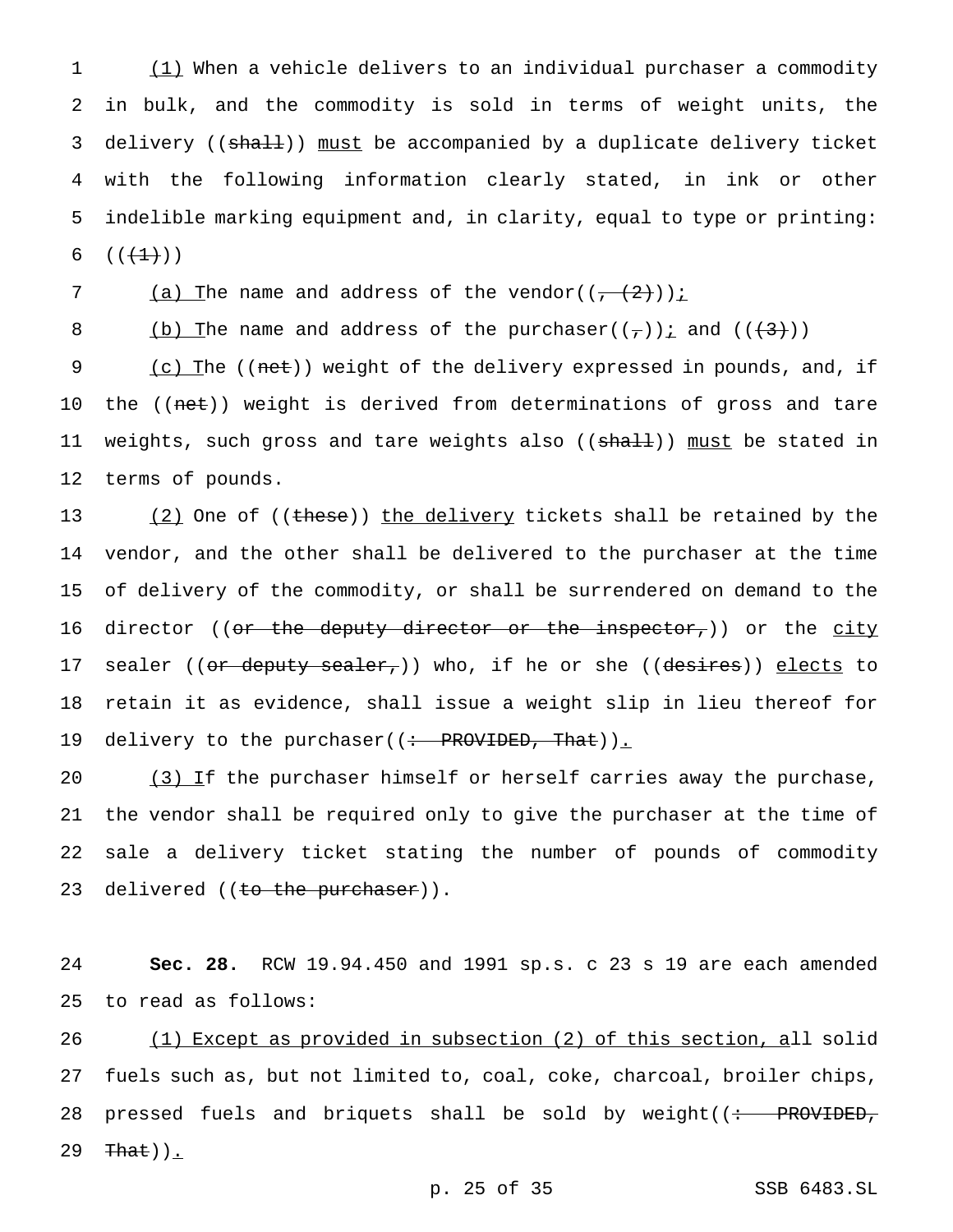1 (2) All solid fuels such as hogged fuel, sawdust and similar 2 industrial fuels may be sold or purchased by cubic measure.

3 (3) Unless ((the)) a fuel is delivered to the purchaser in package 4 form, each delivery of ((coal, coke, or charcoal)) such fuel to an 5 individual purchaser ((shall)) must be accompanied by <u>a</u> duplicate 6 delivery ticket((s on which)) with the following information clearly 7 stated, in ink or other indelible ((substance, there shall be clearly 8 stated (1))) marking equipment and, in clarity equal to type or 9 printing:

10 (a) The name and address of the vendor;  $((2))$ 

11 (b) The name and address of the purchaser; and  $((+3))$ 

12 (c) The ((net)) weight of the delivery and the gross and tare 13 weights from which the ((net)) weight is computed, each expressed in 14 pounds.

15 (4) One of ((these)) the delivery tickets shall be retained by the 16 vendor and the other shall be delivered to the purchaser at the time of 17 delivery of the fuel, or shall be surrendered, on demand, to the 18 director ((or his or her deputy or inspector or a)) or the city sealer 19 ((or deputy sealer)) who, if he or she ((desires)) elects to retain it 20 as evidence, shall issue a weight slip in lieu thereof for delivery to 21 the purchaser((: PROVIDED, That)).

22 (5) If the purchaser himself or herself carries away the purchase, 23 the vendor shall be required only to give to the purchaser at the time 24 of sale a delivery ticket stating the number of pounds of fuel 25 delivered ((<del>to the purchaser</del>)).

26 **Sec. 29.** RCW 19.94.460 and 1969 c 67 s 46 are each amended to read 27 as follows:

SSB 6483.SL p. 26 of 35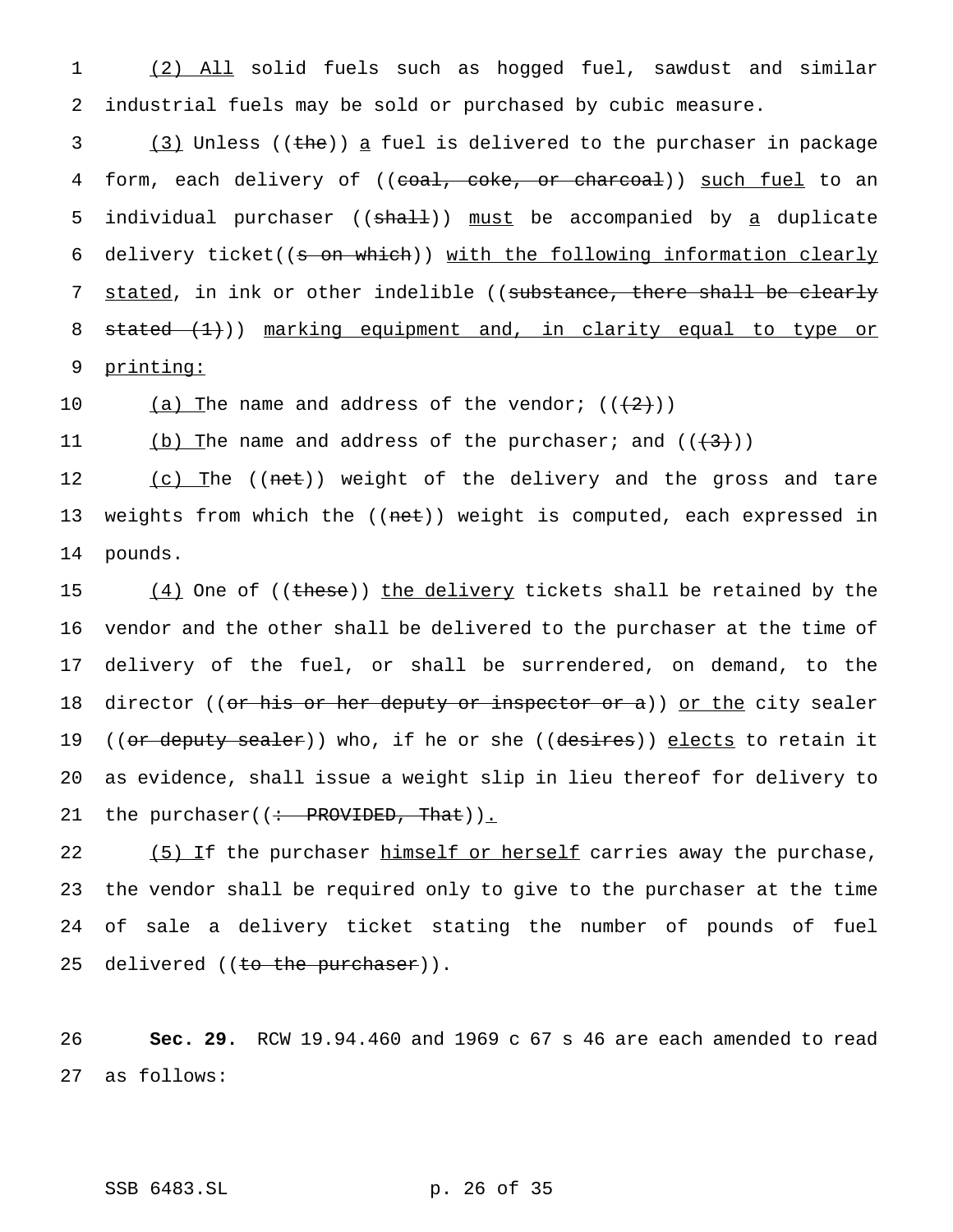1 (1) All stove and furnace oil shall be sold by liquid measure or by 2 ((net)) weight in accordance with the provisions of RCW 19.94.340. 3 ((<del>In the case of each delivery of such liquid fuel not</del>))

4 (2) Unless such fuel is delivered to the purchaser in package form, 5 ((and)) each delivery of such fuel in an amount greater than ten 6 gallons in the case of sale by liquid measure or one hundred pounds in 7 the case of sale by weight( $($ , there shall be rendered to the purchaser, 8 either (a) at the time of delivery or (b) within a period mutually 9 agreed upon in writing or otherwise between the vendor and the 10 purchaser,)) must be accompanied by a delivery ticket or a written 11 statement on which, in ink or other indelible substance, there shall be 12 clearly and legibly stated  $((+1))$ :

13 (a) The name and address of the vendor;  $((2+))$ 

14 (b) The name and address of the purchaser;  $((+3))$ 

15 (c) The identity of the type of fuel comprising the delivery; 16  $((+4)$ )

17 (d) The unit price (that is, price per gallon or per pound, as the 18 case may be), of the fuel delivered;  $((\frac{1}{5})^2)$ 

19 (e) In the case of sale by liquid measure, the liquid volume of the 20 delivery together with any meter readings from which such liquid volume 21 has been computed, expressed in terms of the gallon and its binary or 22 decimal subdivisions; and  $((+6))$ 

23  $(f)$  In the case of sale by weight, the net weight of the delivery, 24 together with any weighing scale readings from which such net weight 25 has been computed, expressed in terms of tons or pounds avoirdupois.

26 (3) The delivery ticket required under this section must be 27 delivered at the time of delivery unless an agreement, written or 28 otherwise, between the vendor and the purchaser has been reached 29 regarding the delivery of such delivery ticket.

## p. 27 of 35 SSB 6483.SL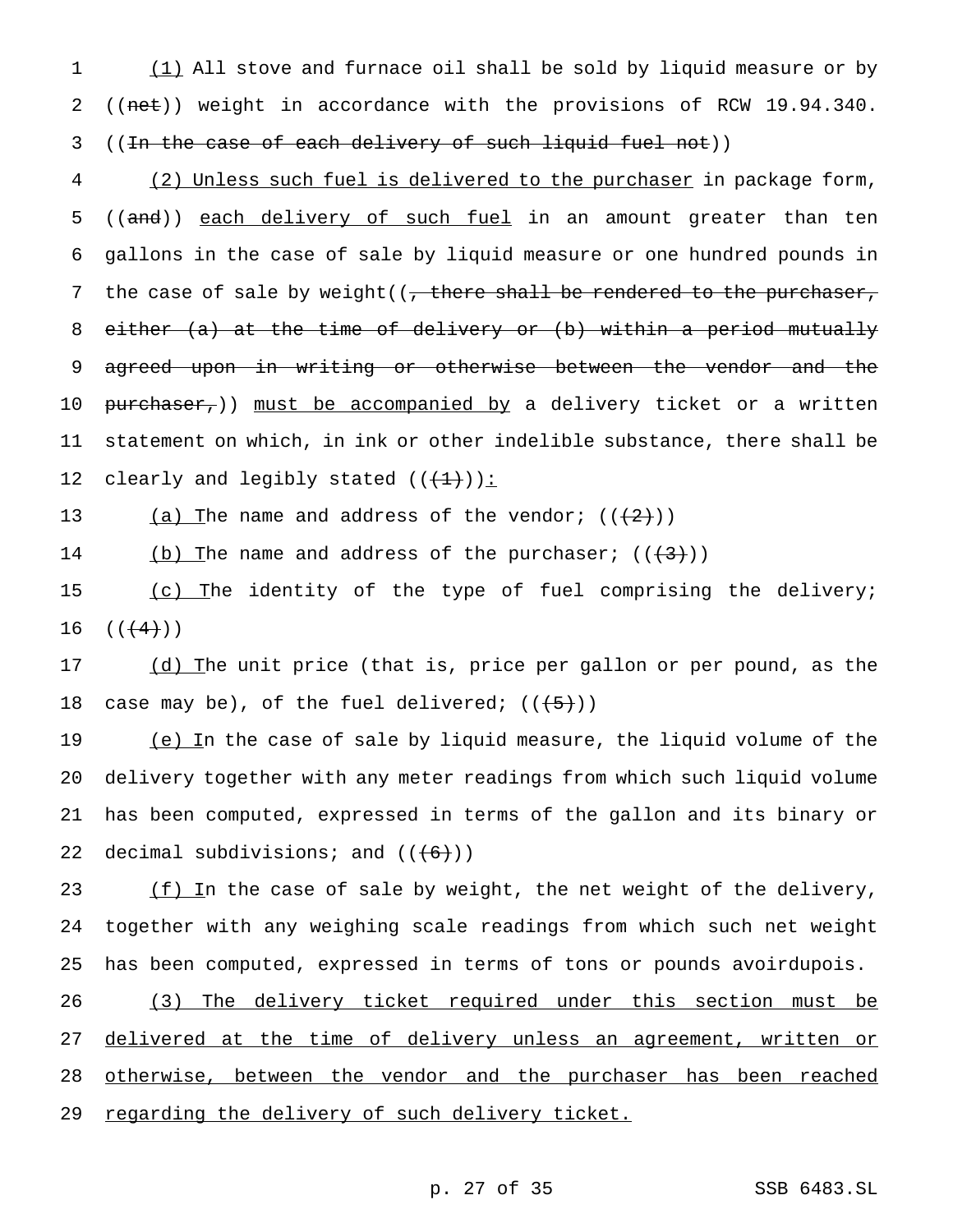1 **Sec. 30.** RCW 19.94.480 and 1969 c 67 s 48 are each amended to read 2 as follows:

3 Fractional parts of any unit of weight or measure shall mean like 4 fractional parts of the value of such unit as prescribed ((or defined)) 5 in RCW ((<del>19.94.070, 19.94.090 and</del>)) 19.94.150((<del>, and all contracts</del> 6 concerning the sale of commodities and services shall be construed in 7 accordance with this requirement)).

 NEW SECTION. **Sec. 31.** All contracts concerning the sale of commodities and services by weight, measure, or count, will be construed in accordance with the weights and measures adopted under this chapter.

12 **Sec. 32.** RCW 19.94.490 and 1969 c 67 s 49 are each amended to read 13 as follows:

14 Any person who shall hinder or obstruct in any way the 15 director( $(\tau)$ ) or a city sealer ((or deputy sealer,)) in the performance 16 of his <u>or her</u> official duties((<del>, shall be guilty of a misdemeanor, and</del> 17 upon conviction thereof shall be punished by a fine of not less than 18 twenty dollars or more than two hundred dollars, or by imprisonment in 19 the county jail for not more than three months, or by both such fine 20 and imprisonment)) under this chapter is subject to a civil penalty of 21 no more than five hundred dollars.

22 **Sec. 33.** RCW 19.94.500 and 1969 c 67 s 50 are each amended to read 23 as follows:

24 Any person who shall impersonate in any way the director( $(\tau)$ ) or a 25 city sealer ((or a deputy sealer)), by ((the use of his)) using an 26 official seal of approval without specific authorization to do so or by 27 <u>using</u> a counterfeit ((<del>of his</del>)) seal <u>of approval</u>, or in any other SSB 6483.SL p. 28 of 35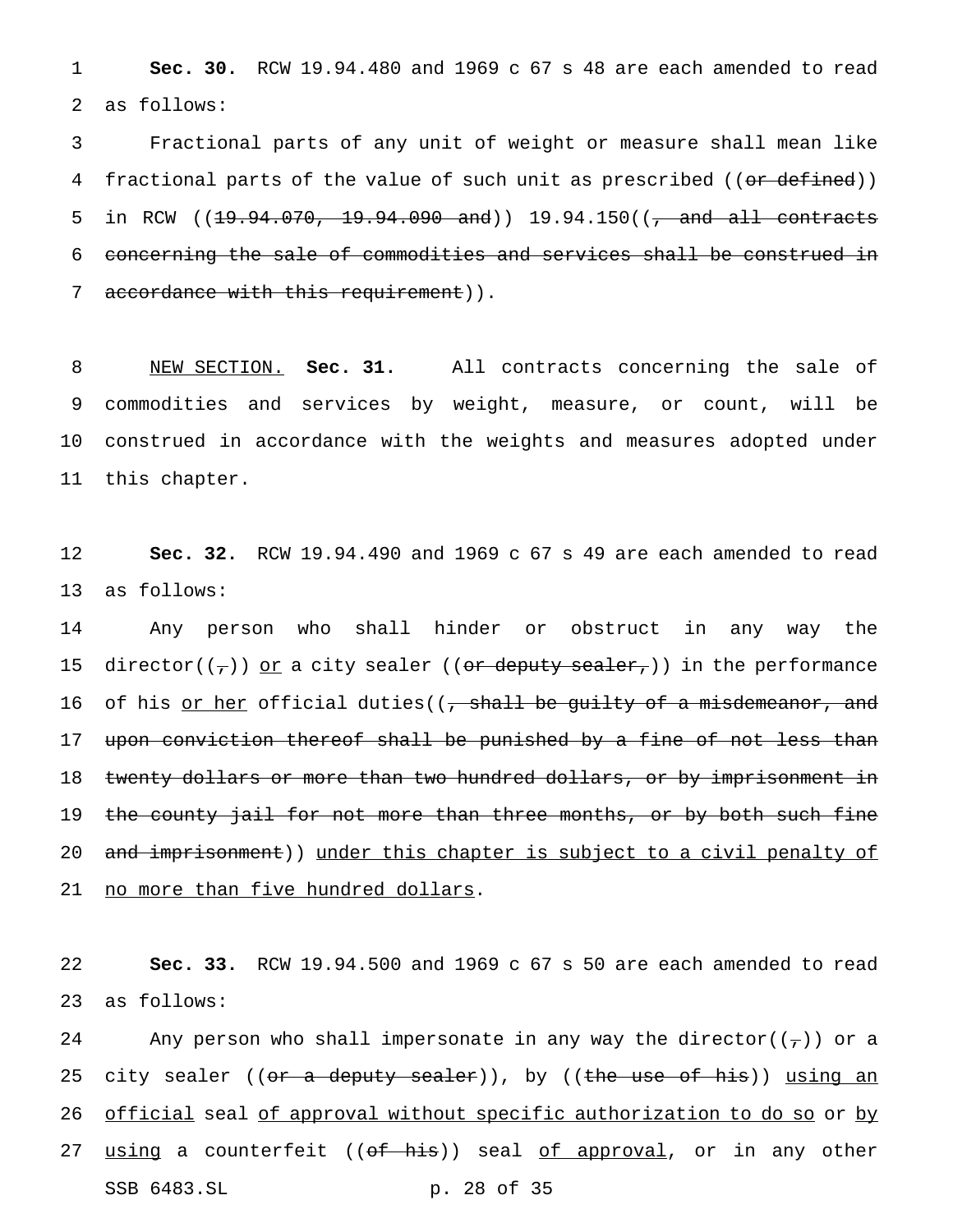1 manner, ((shall be guilty of a misdemeanor, and upon conviction thereof 2 shall be punished by a fine of not less than one hundred dollars or 3 more than five hundred dollars or by imprisonment in the county jail 4 for not more than one year, or by both such fine and imprisonment)) is 5 subject to a civil penalty of no more than one thousand dollars.

6 **Sec. 34.** RCW 19.94.505 and 1984 c 61 s 1 are each amended to read 7 as follows:

8 (1) It is unlawful for any dealer or service station, as both are defined in RCW 82.36.010, to sell ethanol and/or methanol at one percent, by volume, or greater in gasoline for use as motor vehicle fuel unless the dispensing device has a label stating the type and maximum percentage of alcohol contained in the motor vehicle fuel.

13 (2) In any county, city, or other political subdivision designated 14 as a carbon monoxide nonattainment area pursuant to the provisions of 15 subchapter I of the Clean Air Act Amendments of 1990, P.L. 101-549, and 16 in which the sale of oxygenated petroleum products is required by 17 section 211(m) of the Clean Air Act Amendments of 1990, 42 U.S.C. 18 7545(m), any dealer or service station, as both are defined in RCW 19 82.36.010, who sells or dispenses a petroleum product that contains at 20 least one percent, by volume, ethanol, methanol, or other oxygenate, 21 shall post only such label or notice as may be required pursuant to 42 22 U.S.C. 7545(m)(4) or any amendments thereto or any successor provision 23 thereof. This provision shall be applicable only during such portion 24 of the year as oxygenated petroleum product sales are required pursuant 25 to 42 U.S.C. 7545(m).

26 ((Violation of)) (3) Any person who violates this section is ((a 27 misdemeanor)) subject to a civil penalty of no more than five hundred 28 dollars.

p. 29 of 35 SSB 6483.SL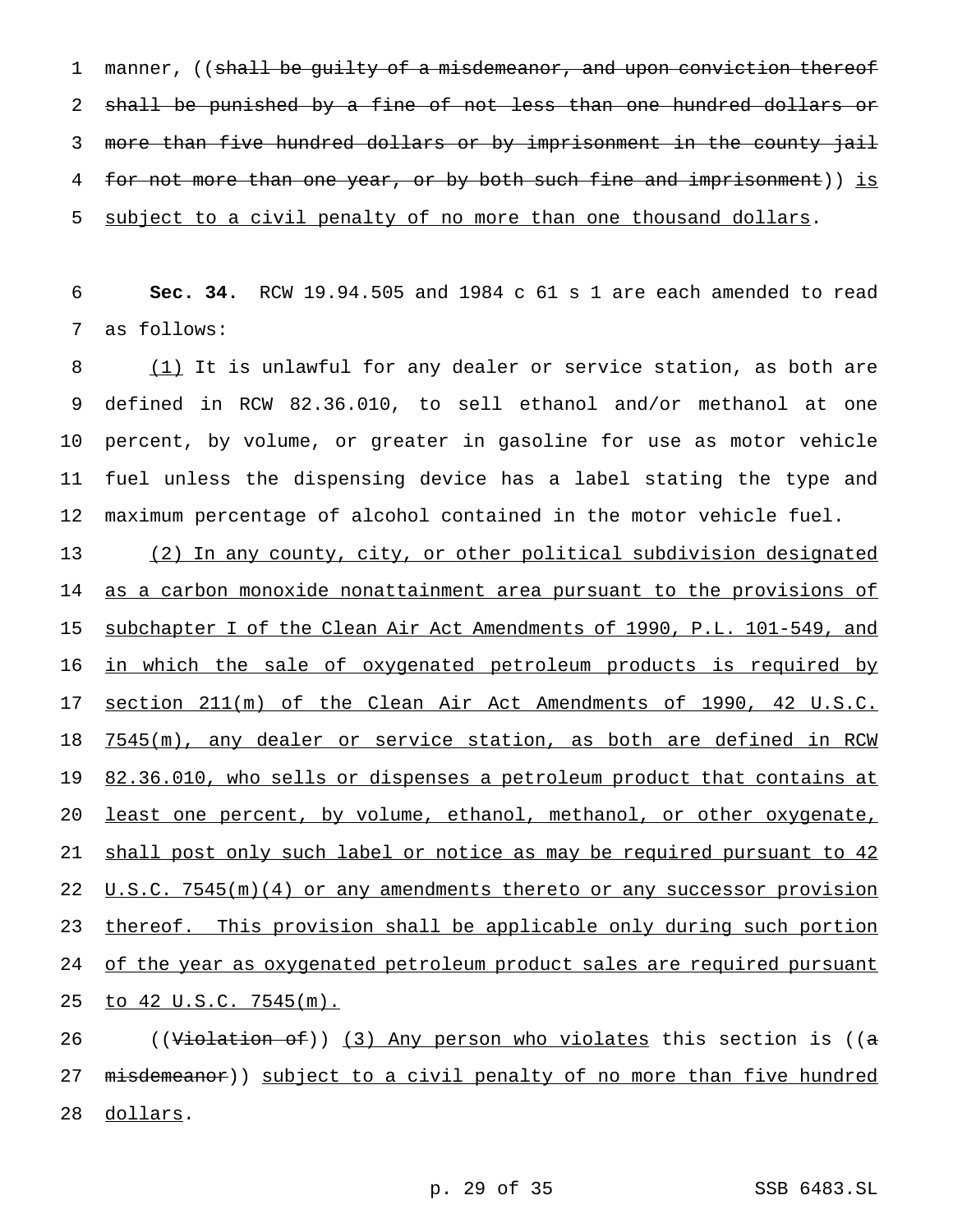1 **Sec. 35.** RCW 19.94.510 and 1969 c 67 s 51 are each amended to read 2 as follows:

3 (1) Any person who, by himself <u>or herself</u>, by his ((<del>servant or</del>)) or 4 her agent or employee, or as the ((servant or)) agent or employee of 5 another person, performs any one of the acts enumerated in 6 ((subsections  $(1)$ )) (a) through (( $+9$ ) below, shall be guilty of a 7 misdemeanor and upon a second or subsequent conviction thereof he shall 8 be guilty of a gross misdemeanor.)) (k) of this subsection is subject 9 to a civil penalty of no more than one thousand dollars:

10  $((+1))$  (a) Use or have in possession for the purpose of using for 11 any commercial purpose ((s<del>pecified in RCW 19.94.210,</del>)) <u>a weighing or</u> 12 measuring instrument or device that is intentionally calculated to 13 falsify any weight, measure, or count of any commodity, or to sell, 14 offer, expose for sale or hire or have in possession for the purpose of 15 selling or hiring an incorrect ((<del>weight or measure or any device or</del> 16 instrument used or)) weighing or measuring instrument or device or any 17 weighing or measuring instrument or device calculated to falsify any 18 weight or measure.

19 ( $(\langle 2 \rangle)$ ) (b) Knowingly use or have in possession for current use in 20 the buying or selling of any commodity or thing, for hire or award, or 21 in the computation of any basic charge or payment for services rendered 22 on the basis of weight  $((\theta \hat{r}))_+$  measurement, or count, or in the 23 determination of weight  $((or))_r$  measurement or count, when a charge is 24 made for such determination, any incorrect ((weight or measure)) 25 weighing or measuring instrument or device.

26 ((<del>(3)</del>)) <u>(c)</u> Dispose of any rejected ((<del>or condemned weight or</del> 27 measure)) weighing or measuring instrument or device in a manner 28 contrary to law or ((regulation)) rule.

29 (((4))) (d) Remove from any ((weight or measure)) weighing or 30 measuring instrument or device, contrary to law or ((regulation)) rule, SSB 6483.SL p. 30 of 35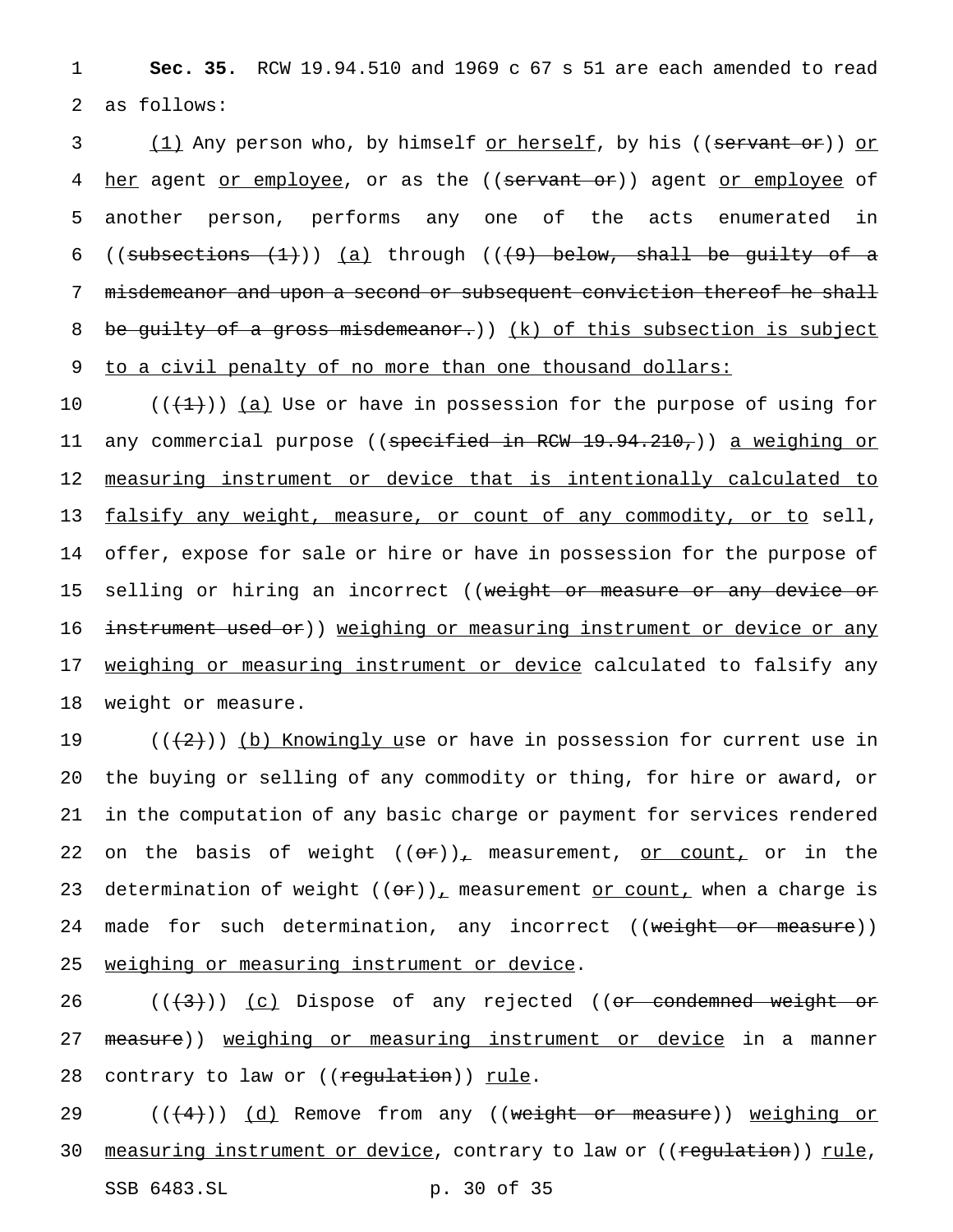1 any tag, seal, stamp or mark placed thereon by the director( $(\tau)$ ) or a 2 city sealer ((or deputy sealer)).

 $3$  (( $(5)$ )) (e) Sell, offer or expose for sale less than the quantity 4 he or she represents of any commodity, thing or service.

5  $((+6))$  (f) Take more than the quantity he <u>or she</u> represents of any 6 commodity, thing, or service when, as buyer, he or she furnishes the 7 weight  $((\theta \cdot \hat{r}))$  measure, or count by means of which the amount of the 8 commodity, thing or service is determined.

9 (((7)) (g) Keep for the purpose of sale, advertise, offer or 10 expose for sale or sell any commodity, thing or service in a condition 11 or manner contrary to law or ((regulation)) rule.

 $((+8))$  ( $(h)$  Use in retail trade, except in the preparation of packages put up in advance of sale and of medical prescriptions, a 14 ((weight or measure)) weighing or measuring instrument or device that is not so positioned that its indications may be accurately read and 16 the weighing or measuring operation ((<del>observed</del>)) <u>observable</u> from some position which may reasonably be assumed by a customer.

18 (((9))) (i) Knowingly approve or issue an official seal of approval 19 for any weighing or measuring instrument or device known to be 20 incorrect.

 (j) Fails to disclose to the department or a city sealer any knowledge of information relating to, or observation of, any device or 23 instrument added to or modifying any weighing or measuring instrument 24 or device for the purpose of selling, offering, or exposing for sale, less than the quantity represented of a commodity or calculated to falsify weight or measure, if the person is a service agent.

27 (k) Violate any other provision of this chapter or of the rules 28 ((and/or regulations promulgated)) adopted under the provisions of this 29 chapter for which a specific penalty has not been prescribed.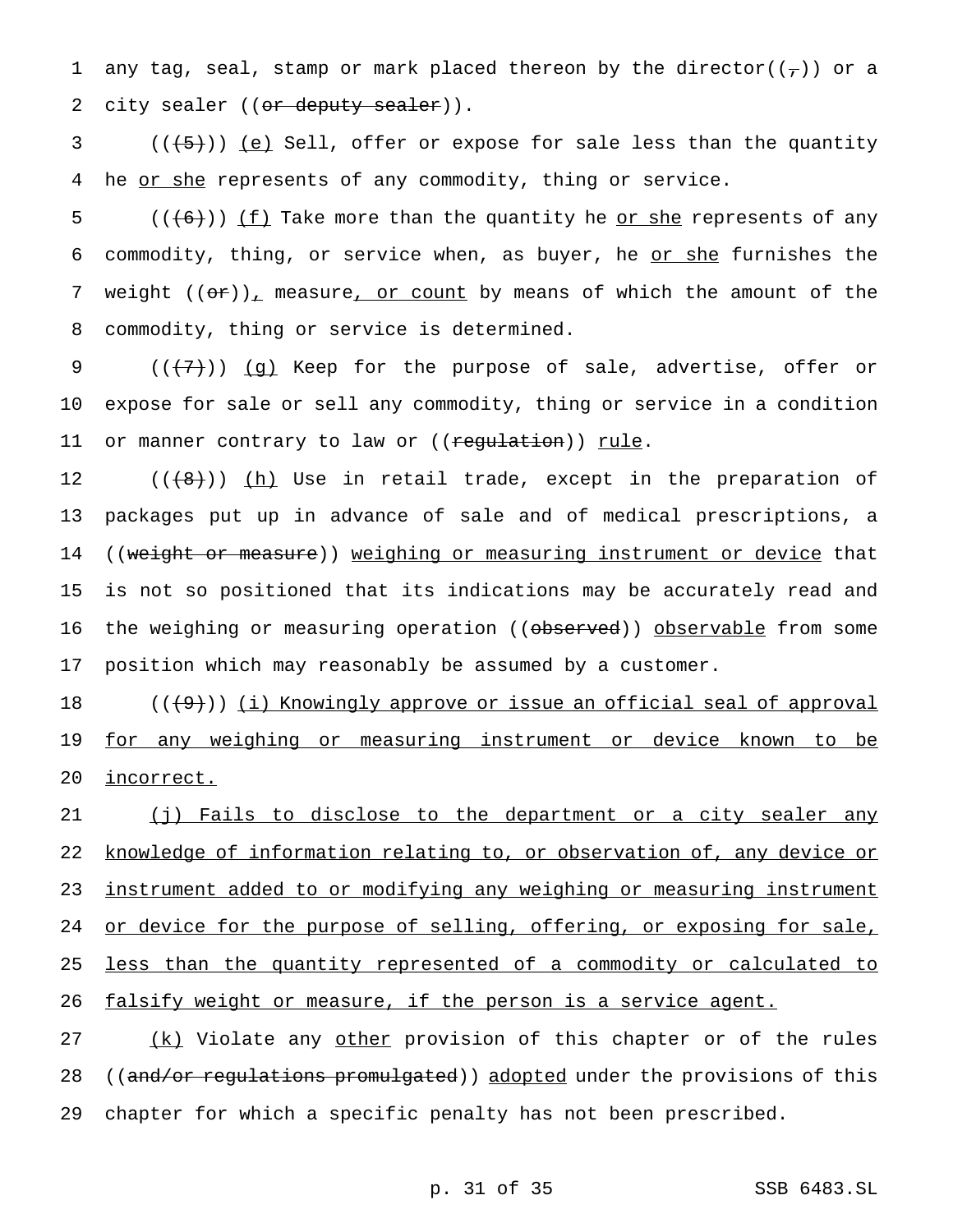(2) Any person who, by himself or herself, by his or her agent or employee, or as the agent or employee of another person, performs any 3 of the following acts is subject to a civil penalty of no more than five thousand dollars:

 (a) Knowingly adds to or modifies any weighing or measuring instrument or device by the addition of a device or instrument that would allow the sale, or the offering or exposure for sale, of less 8 than the quantity represented of a commodity or falsification of weight 9 or measure.

 (b) Commits as a fourth or subsequent infraction any of the acts listed in subsection (1) of this section.

 **Sec. 36.** RCW 19.94.530 and 1969 c 67 s 53 are each amended to read as follows:

 For the purposes of this chapter, proof of the existence of a 15 ((weight or measure or a)) weighing or measuring instrument or device in or about any building, enclosure, stand, or vehicle in which or from which it is shown that buying or selling is commonly carried on, shall, in the absence of conclusive evidence to the contrary, be presumptive 19 proof of the regular use of such ((weight or measure or)) weighing or measuring instrument or device for commercial purposes and of such use by the person in charge of such building, enclosure, stand or vehicle.

 NEW SECTION. **Sec. 37.** The following acts or parts of acts are each repealed:

 (1) RCW 19.94.020 and 1969 c 67 s 2; (2) RCW 19.94.030 and 1969 c 67 s 3; (3) RCW 19.94.040 and 1969 c 67 s 4; (4) RCW 19.94.050 and 1969 c 67 s 5; (5) RCW 19.94.060 and 1969 c 67 s 6; SSB 6483.SL p. 32 of 35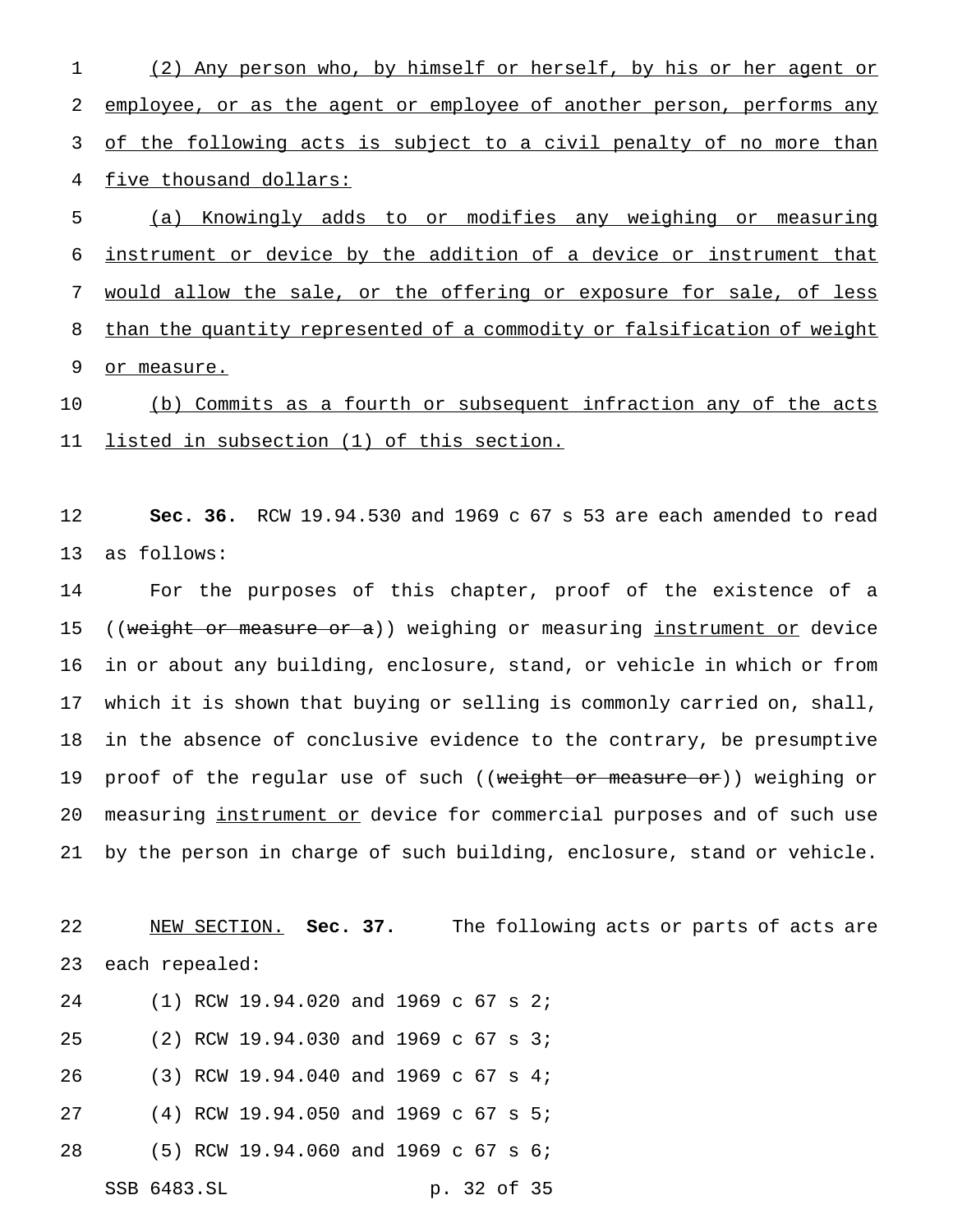| 1  | (6) RCW 19.94.070 and 1969 c 67 s 7;                              |
|----|-------------------------------------------------------------------|
| 2  | $(7)$ RCW 19.94.080 and 1969 c 67 s 8;                            |
| 3  | (8) RCW 19.94.090 and 1969 c 67 s 9;                              |
| 4  | (9) RCW 19.94.100 and 1969 c 67 s 10;                             |
| 5  | $(10)$ RCW 19.94.110 and 1969 c 67 s 11;                          |
| 6  | (11) RCW 19.94.120 and 1969 c 67 s 12;                            |
| 7  | $(12)$ RCW 19.94.130 and 1969 c 67 s 13;                          |
| 8  | (13) RCW 19.94.140 and 1969 c 67 s 14;                            |
| 9  | (14) RCW 19.94.170 and 1969 c 67 s 17;                            |
| 10 | (15) RCW 19.94.180 and 1969 c 67 s 18;                            |
| 11 | $(16)$ RCW 19.94.200 and 1991 sp.s. c 23 s 7 & 1969 c 67 s 20;    |
| 12 | (17) RCW 19.94.210 and 1969 c 67 s 21;                            |
| 13 | (18) RCW 19.94.215 and 1990 c 27 s 1;                             |
| 14 | (19) RCW 19.94.270 and 1969 c 67 s 27;                            |
| 15 | (20) RCW 19.94.290 and 1991 sp.s. c 23 s 12 & 1969 c 67 s 29;     |
| 16 | (21) RCW 19.94.300 and 1991 sp.s. c 23 s 13 & 1969 c 67 s 30; and |
| 17 | (22) RCW 19.94.380 and 1969 c 67 s 38.                            |

 NEW SECTION. **Sec. 38.** (1) The office of financial management shall conduct a review of the state's weights and measures program. The review shall include, but not be limited to:

 (a) Identification of the benefits of a weights and measures program, taking into account the element of service provided the weighing or measuring instrument or device owners and the element of general consumer protection provided to the consuming public.

 (b) A survey of other states regarding methods of funding weights and measures programs, frequency of inspection, program organization, and the types of activities included in weights and measures programs. (c) Investigation of the potential error rates for different types and classes of weighing or measuring instruments and devices and

p. 33 of 35 SSB 6483.SL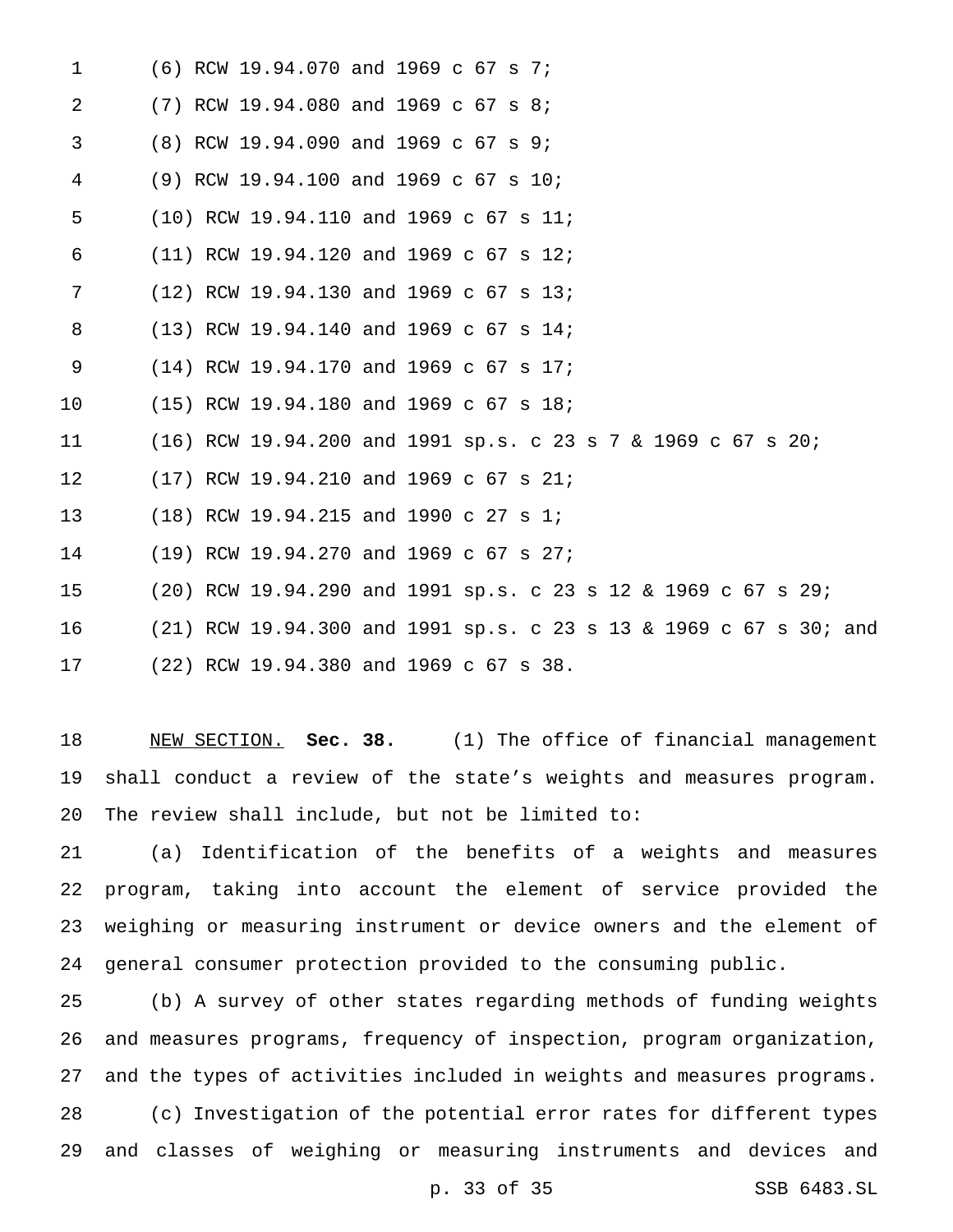determination of the appropriate frequency of inspection for those different types and classes of weighing or measuring instruments and devices.

 (d) A review of the department of agriculture's current operation of the weights and measures program focusing on whether or not the current program provides at least the minimum services necessary for the efficient operation of commerce, the protection of consumers and the preservation of confidence in products originating in the state of Washington.

 (e) Investigation of the practicality and revenue potential of alternative funding and more efficient operational mechanisms.

 (f) A study of the potential efficiency of licensing or registering of private service agents to perform official inspection and testing services.

 (g) A review of city sealer programs and their relationship to the state weights and measures program.

 (2) To perform this review, the office of financial management shall form a special task force on weights and measures which shall contain representation from government and industry. This special task force shall include, but need not be limited to, one person representing each of the following entities: The legislature, the department of agriculture, city sealers, service agents, service stations, grocery stores, retailers, food processors and dealers, oil heat dealers, the agricultural community, and liquid propane dealers. This task force shall act in an advisory capacity and work in cooperation with the office of financial management.

 (3) The office of financial management shall provide recommendations in the following areas:

 (a) Recommendations on the appropriate funding level and the most efficient organizational form of a weights and measures program SSB 6483.SL p. 34 of 35